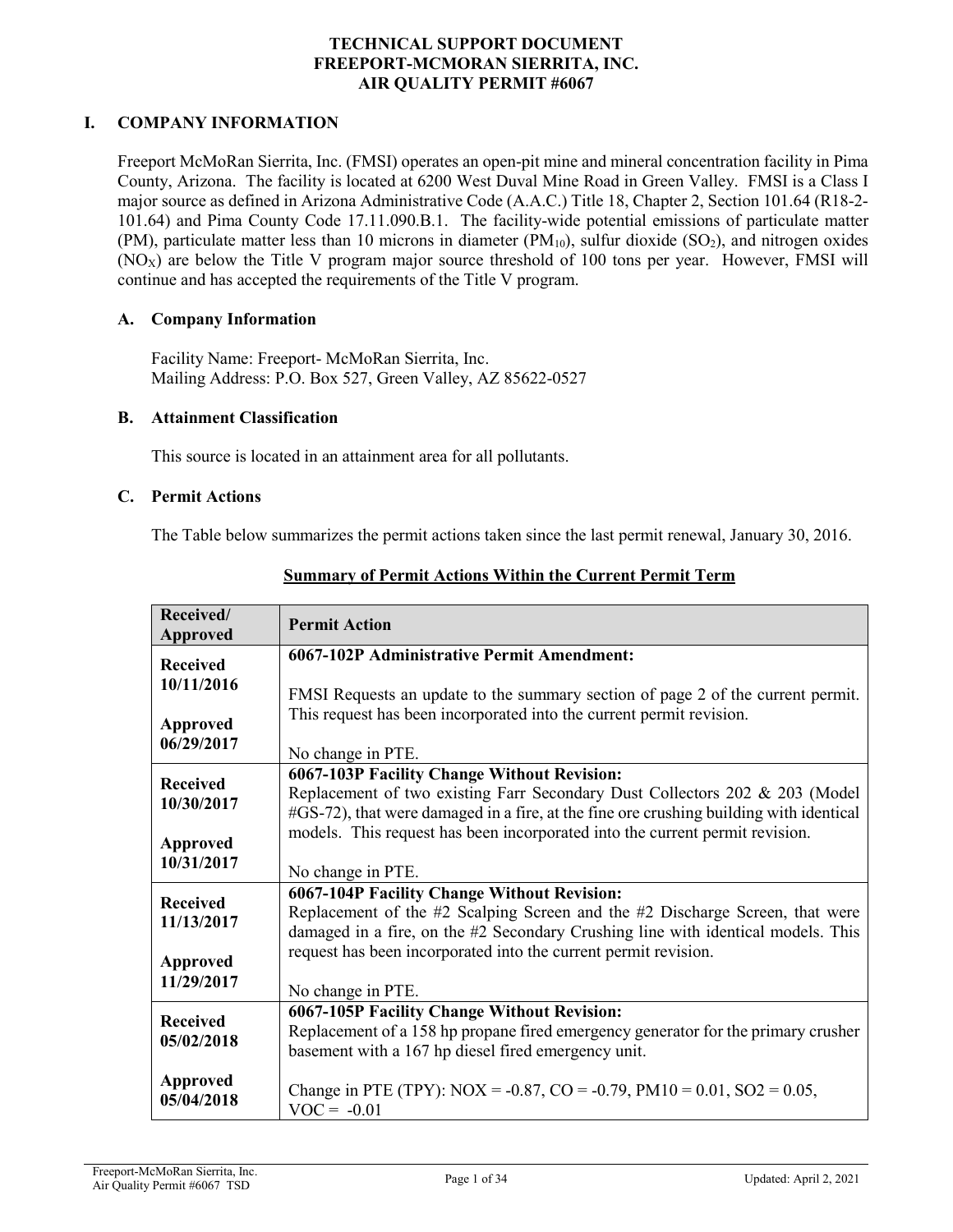| Received/                     | <b>Permit Action</b>                                                                                              |
|-------------------------------|-------------------------------------------------------------------------------------------------------------------|
| <b>Approved</b>               |                                                                                                                   |
|                               | 6067-106P Notification:                                                                                           |
|                               | Upgrading portions of the CEMS for the Moly Roaster:                                                              |
| <b>Received</b>               | Remove old sample probe & replace with new sample probe                                                           |
| 11/14/2018                    | Remove current umbilical line and replace with new heated umbilical line<br>$\bullet$                             |
|                               | Remove old sample conditioning system at top of stack and replace with<br>$\bullet$                               |
| Approved                      | newer conventional sample conditioning system that will be housed inside<br>CEMS shack.                           |
| 11/16/2018                    | Install new DAS software                                                                                          |
|                               | $\bullet$                                                                                                         |
|                               | No change in PTE.                                                                                                 |
| <b>Received</b>               | 6067-107P & 108P Facility Change Without Revision:                                                                |
| 05/21/2019                    | Installation of a blower fan on Potassium Amyl Xanthate Storage Tank to vent gas                                  |
|                               | to the outside.                                                                                                   |
| <b>Approved</b>               |                                                                                                                   |
| 05/24/2019                    | No change in PTE.                                                                                                 |
|                               | <b>6067-109P Minor Permit Revision:</b>                                                                           |
|                               | Addition of Quaternary Crushing Operations and other Miscellaneous Changes                                        |
|                               | listed below:                                                                                                     |
|                               | Conveyor Belt 7B - Belt speed increase and drive upgrade:                                                         |
|                               | Conveyor Belt 7C - Belt speed increase and drive upgrade;                                                         |
|                               | Tertiary Crusher Discharge Screens -Aperture adjustments and switch to Pipe<br>$\bullet$                          |
|                               | Top stringers;                                                                                                    |
| <b>Received</b>               | Conveyor Belt 8B - Separation into two conveyors;<br>٠                                                            |
| 08/15/2019                    | Conveyor Belt 8C- Belt speed increase and drive upgrade:<br>٠                                                     |
|                               | Mill Collector Belts - Electric motor and drive upgrades; and<br>$\bullet$                                        |
| <b>Approved</b>               | Mill Feed Conveyors - Electric motor upgrades.<br>٠                                                               |
| 05/01/2020                    | Replacing the following equipment with new similar equipment:<br>$\bullet$<br>-Overland Conveyor B4;              |
|                               | -Secondary Crushers 1 through 4;                                                                                  |
|                               | -Tertiary Crushers 1 through 10;                                                                                  |
|                               | -Scalping Screen 2; and                                                                                           |
|                               | -Radio Hill Propane Emergency Generator;                                                                          |
|                               |                                                                                                                   |
|                               | Change in PTE (TPY): $PM_{10} = 8.96$ , $PM_{2.5} = 8.96$ CO = 11.32, NO <sub>X</sub> = 1.46, SO <sub>2</sub> =   |
|                               | $0.01$ , VOC = $0.04$                                                                                             |
|                               | 6067-110P Facility Change Without Revision:                                                                       |
| <b>Received</b>               | Replacement of Primary Crusher 6A with a Metso Superior 6089 Mark II crusher of                                   |
| 11/08/2019                    | the same capacity and replacement of the #3 Scalping Screen on the secondary                                      |
|                               | crushing line with an identical model screen. This request has been incorporated into                             |
| Approved                      | the current permit revision.                                                                                      |
| 11/08/2019                    |                                                                                                                   |
| <b>Received</b>               | No change in PTE.<br>6067-112P Minor Permit Revision:                                                             |
| 02/06/2020                    | Addition of Two Lime Porta Batch Systems.                                                                         |
|                               |                                                                                                                   |
| <b>Approved</b>               | Change in PTE (TPY): $PM_{10} = 1.07$ , $PM_{2.5} = 0.91$ , CO = 2.63, NO <sub>x</sub> = 12.22, SO <sub>2</sub> = |
| 09/08/2020                    | $0.0004$ , VOC = 0.99                                                                                             |
|                               | 6067-113P Minor Permit Revision:                                                                                  |
| <b>Received</b><br>04/15/2020 | Addition of a Primary Crusher Alternate Feed System and a Molybdenum Decant                                       |
|                               | Vibrating Grizzly.                                                                                                |
| Approved                      |                                                                                                                   |
| 09/08/2020                    | Change in PTE (TPY): $PM_{10} = 4.17$ , $PM_{2.5} = 0.62$ , CO = 10.91, NO <sub>X</sub> = 1.25, SO <sub>2</sub> = |
|                               | $0.02$ , VOC = $0.59$                                                                                             |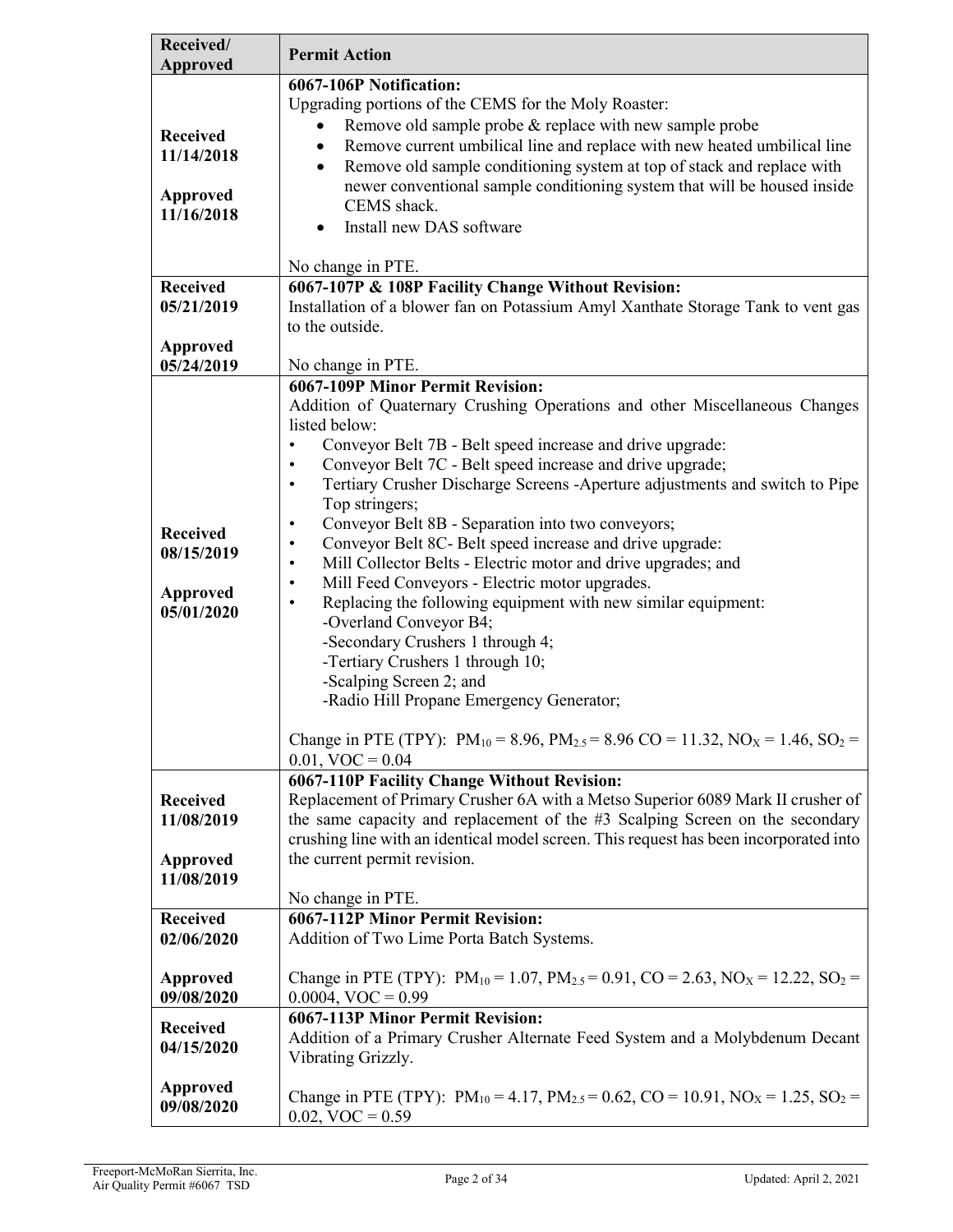| Received/<br><b>Approved</b>  | <b>Permit Action</b>                                                                                                                                           |
|-------------------------------|----------------------------------------------------------------------------------------------------------------------------------------------------------------|
| <b>Received</b>               | <b>6067-114P Facility Without Permit Revision:</b>                                                                                                             |
| 08/19/2020                    | Installation of an additional 100 Ton Ammonium Nitrate Silo.                                                                                                   |
|                               |                                                                                                                                                                |
| <b>Approved</b><br>08/21/2020 | No change in PTE.                                                                                                                                              |
|                               | 6067-115P Facility Change Without Revision:                                                                                                                    |
| <b>Received</b>               | Replacement of Primary Crusher 6B with a Metso Superior 6089 Mark II crusher of                                                                                |
| 09/16/2020                    | the same capacity and replacement of the #1 Secondary Scalping with an identical                                                                               |
|                               | model screen. PDEQ will update the equipment list in the permit at the time of the                                                                             |
| Approved                      | permit renewal.                                                                                                                                                |
| 09/21/2020                    |                                                                                                                                                                |
|                               | No change in PTE.                                                                                                                                              |
| <b>Received</b>               | <b>6067-116P Facility Change Without Revision:</b>                                                                                                             |
| 10/26/2020                    | Replacement of the 30" X 60' Midsize Stacking Conveyor (Source ID#093) in the<br>Rock Crushing Plant with a new 30" X 80' Midsize Stacking Conveyor. PDEQ will |
|                               | update the equipment list in the permit at the time of the permit renewal.                                                                                     |
| <b>Approved</b>               |                                                                                                                                                                |
| 11/03/2020                    | No change in PTE.                                                                                                                                              |
|                               | 6067-117P Minor Permit Revision:                                                                                                                               |
|                               | 1. Addition of six Tier 4, 48 HP, Non-Road Engines.                                                                                                            |
| <b>Received</b><br>12/16/2020 | Change in PTE (TPY): $PM_{10} = 0.06$ , $PM_{2.5} = 0.06$ , $CO = 11.36$ , $NOX = 8.70$ ,                                                                      |
|                               | $SO_2 = 0.01$ , VOC = 1.05                                                                                                                                     |
| <b>Approved</b>               | 2. Rerouting of the off-spec Moly Oxide to Screw Conveyor SC53 bypassing the                                                                                   |
| 04/02/2021                    | load cell feed bins.                                                                                                                                           |
|                               |                                                                                                                                                                |
|                               | No Change in PTE                                                                                                                                               |
|                               | 6067-118P Facility Change Without Revision:                                                                                                                    |
|                               | 1. Replacement of #1 Moly Sulfide Baghouse (ID #042)                                                                                                           |
| <b>Received</b>               | No Change in PTE                                                                                                                                               |
| 01/13/2021                    |                                                                                                                                                                |
|                               | 2. Replacement of #2 Secondary Discharge Screen (ID #202)                                                                                                      |
| Approved<br>01/25/2021        |                                                                                                                                                                |
|                               | No Change in PTE                                                                                                                                               |
|                               |                                                                                                                                                                |
|                               |                                                                                                                                                                |

**NOTE:** Other than Table III-1, the following sections of this document will be updated, as a result of the changes listed in the Permit Actions Table above, during the next permit renewal or significant permit revision whichever comes first.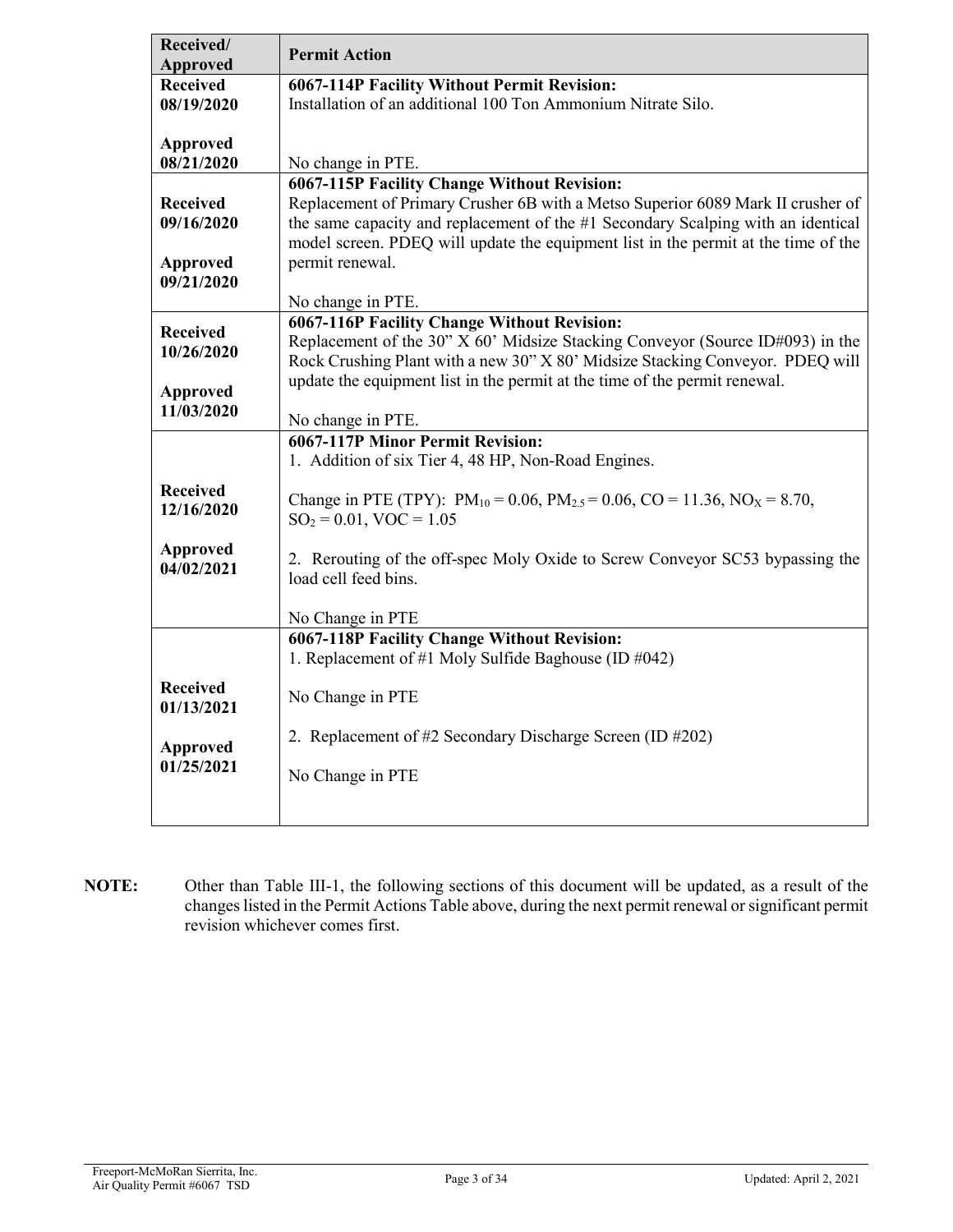#### **II. PROCESS DESCRIPTION**

FMSI produces copper concentrate, copper cathode, copper sulfate, molybdenum trioxide, molybdenum disulfide, and rhenium. The process operations (described in more detail below) include the following:

Mining operations Fine ore storage and handling Molybdenum processing Natural gas heaters and boilers Miscellaneous and fugitive emission source process Copper sulfate plant Decant solids handling process

#### **A. Mining operations**

1. Ore Excavation Operations

Open pit mining operations occur at the Sierrita pit where ore material is mined from a number of active pit areas using drilling, blasting, haul truck loading, and dumping of blast materials. These activities result in fugitive emissions of PM and  $PM_{10}$ .

Fugitive PM and  $PM_{10}$  emissions from haul roads are controlled by applying water and/or other dust suppressants. PM and  $PM_{10}$  emissions from ore excavation operations are minimized by similar means. FMSI also uses controlled blasting techniques and topographical containment to minimize impact to the ambient air.

Low-grade oxide ore from the mining operation is hauled by truck and placed onto leach fields where a solution of dilute sulfuric acid is applied to the field. The resulting leachate is collected and processed by a solution extraction/electrowinning (SXEW) recovery operation to produce copper cathode. In the solution extraction process, a solution is used to extract the copper from the solid ore and transfer it in the 'pregnant leach solution' to the electrolyte. Recovery of copper is accomplished using the electrowinning process at the Twin Buttes tankhouse.

2. Primary Crushing

Sulfide ore from the ore excavation operation is transferred to one of two primary crushers where the size of the ore is reduced to six inches or less. Each primary crusher (6A and 6B) is capable of processing 5,000 tons of ore material per hour.

The primary crushing operation emits both fugitive and non-fugitive PM and  $PM_{10}$ . Non-fugitive PM and  $PM_{10}$  emissions are vented to two cartridge dust collectors, one for each primary crusher. Fugitive PM and  $PM_{10}$  emissions are controlled using spray bars and other similar means.

3. Overland Ore Conveying System

The crushed ore from the primary crushers (6A and 6B) is transported using an overland conveyor system to the Sierrita coarse ore stockpile. The conveyor system is a source of fugitive PM and  $PM_{10}$ emissions which are minimized using water spray systems.

4. Secondary and Tertiary Crushing (Fine Crushing Plant)

Coarse ore is then transferred from the stockpile using a reclaim conveyor system to the secondary and tertiary crushing systems where the material is further reduced in size. Crushed material from each step is screened to remove material that is 5/8 inch and smaller. This small-sized material is then transferred to the fine ore bin where it is stored as feed for the ball mill operation. Larger material is sent back for further crushing.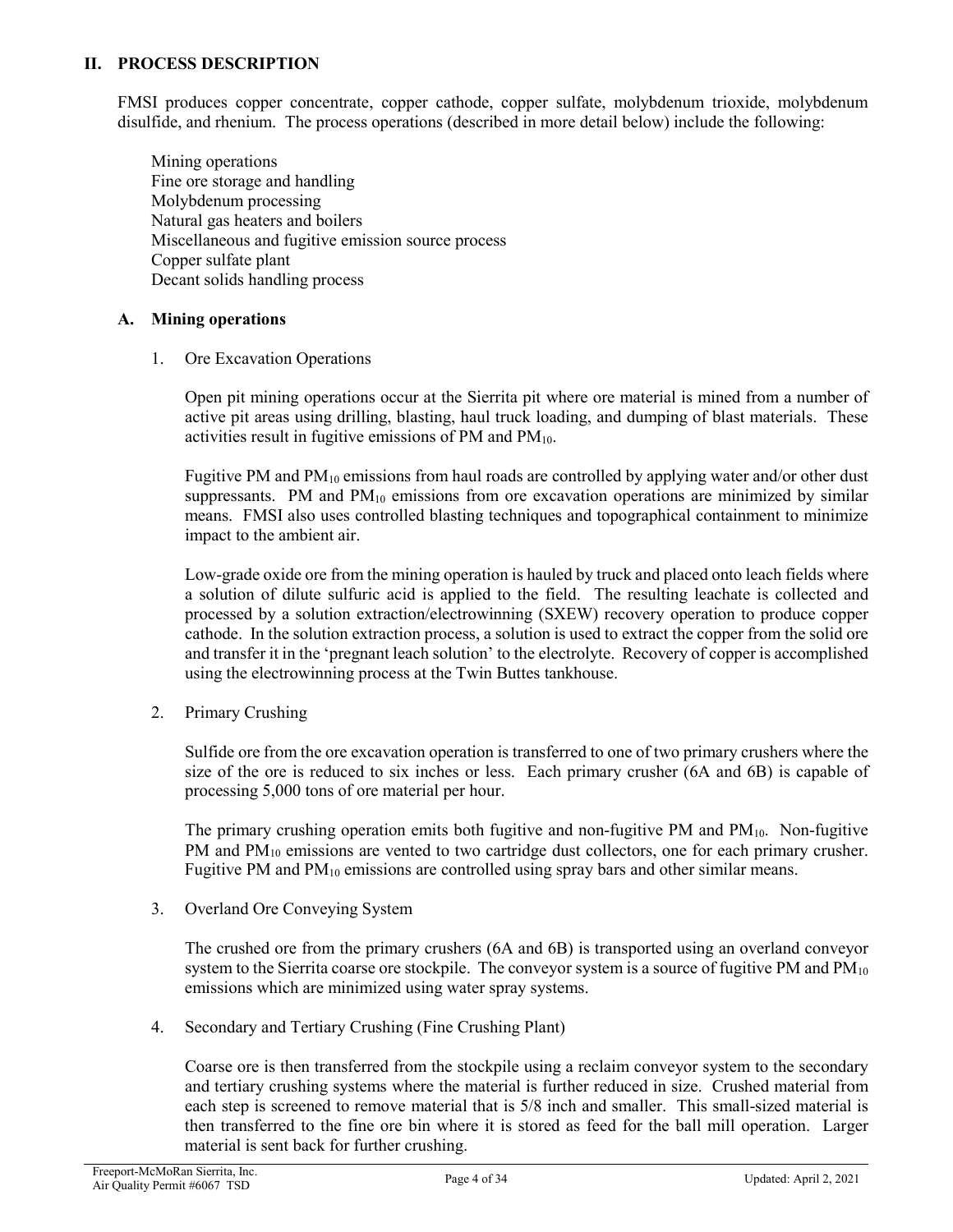Cartridge dust collectors are used to control emissions from the secondary and tertiary crusher operations as well as the fine or bin. Seven of the cartridge dust collectors will be vented inside the building, further reducing PM and  $PM_{10}$  emissions to the atmosphere.

#### **B. Fine Ore Storage and Handling**

1. Milling/Grinding and Flotation

Crushed ore from the fine ore bin is transferred to the milling/grinding circuit using a mill feed belt system located inside the mill building. At the milling/grinding circuit, the size of the crushed material is further reduced to that of sand using 16 single-stage ball mills. Ore and water are mixed together in each ball mill where the ore is pulverized as it passes through the mill.

Final grind material is then advanced for primary flotation which uses a mixture of liquid reagents to recover copper and molybdenum from the milled ore. The remaining material (which has had copper and molybdenum removed) is referred to as "tailing." The tailing slurry is then thickened and deposited in the tailing dam.

Following primary flotation, the copper and molybdenum-containing material is then processed in a second flotation circuit where the molybdenum disulfide is separated from the final copper concentrate. The molybdenum disulfide is upgraded and filtered before being sent to the Molybdenum Processing Plant. The copper-containing fraction is thickened and filtered to produce the final copper concentrate. The final copper concentrate is shipped by rail to an off-site smelter or is stored on site.

2. Tailing

Tailing slurry flows from the concentrator for permanent disposal at the Sierrita tailing dam (Fugitive emissions from the tailing dam are controlled according to the Title V permit and the Tailing Dam Dust Control Management Plan).

3. Concentrate Storage

Copper concentrates are stored in covered and uncovered outdoor storage areas for loading and shipment off site. Fugitive emissions from movement of copper concentrate are minimized by the high material moisture content.

4. Lime Handling

Bulk lime is used as pH control for various processes. In addition to enclosures, a wet scrubber is used to control PM and  $PM_{10}$  emissions from lime handling.

### **C. Molybdenum Processing Plant**

1. Unleached Molybdenum Sulfide Storage, Screening, and Handling

Molybdenum disulfide from the flotation process is filtered and transferred to the Molybdenum Processing Plant for drying and storage prior to further refining or shipment as necessary. Material is transferred within the Molybdenum Processing Plant via enclosed screw conveyors. A fabric filter is used to control emissions from storage bins and material handling activities. A wet scrubber controls emissions from dryers.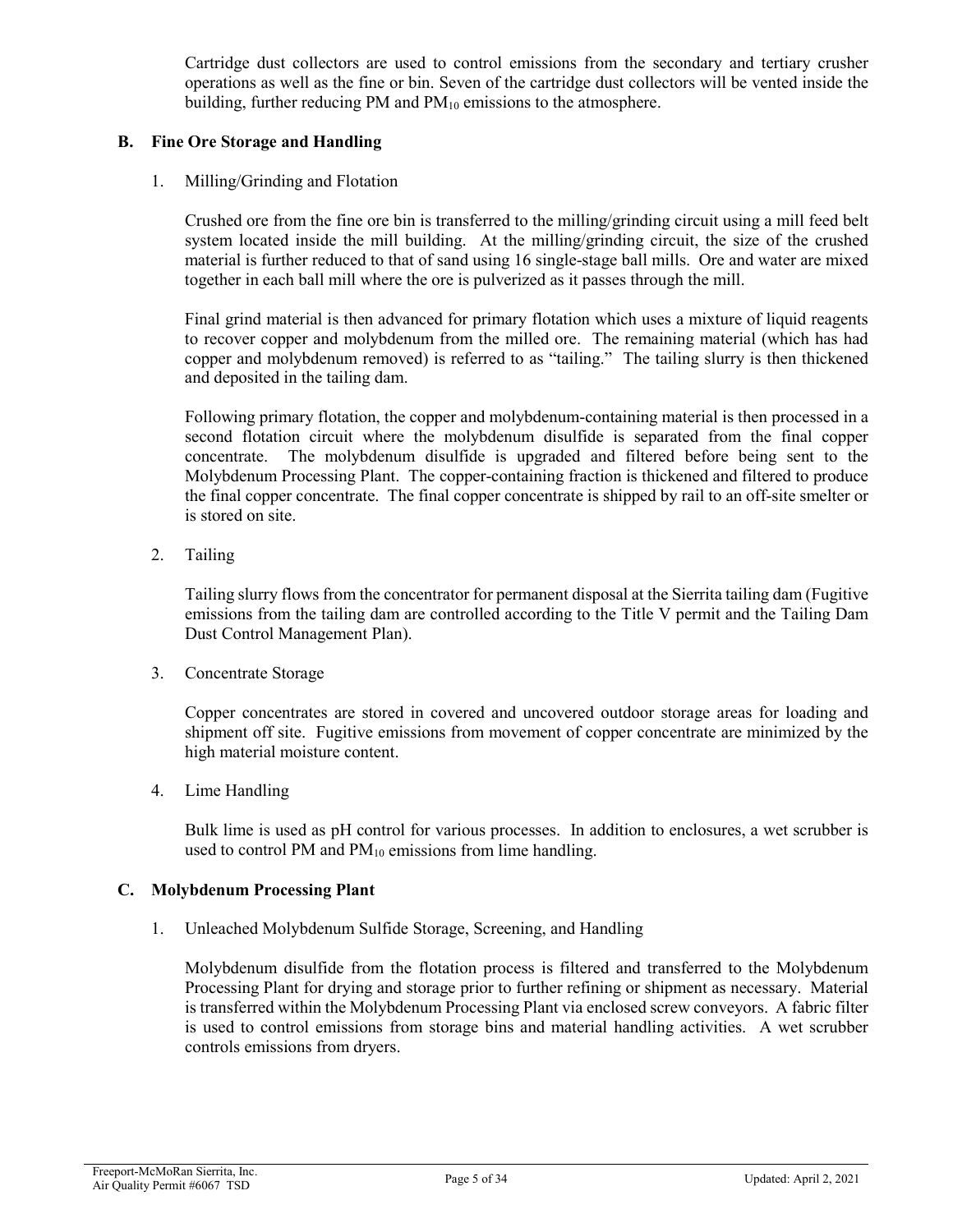#### 2. Leached Molybdenum Plant

Unleached molybdenum disulfide contains copper and lead sulfide as impurities which are removed using a hot ferric chloride leach. The impurity-containing liquid is then separated from the molybdenum-containing solids. The solid material (containing molybdenum disulfide) is then dried and stored. The copper is recovered from the liquid phase. The leach liquor is regenerated through chlorination.

A fabric filter controls particulate emissions from the storage bins and material handling. Particulate emissions from the dryers are controlled by one of two wet scrubbers. Chlorine and hydrochloric acid emissions from the ferric chloride leach processing area are controlled by a fume scrubber.

3. Molybdenum Roasting and Rhenium Recovery

Leached molybdenum disulfide is roasted to yield molybdenum trioxide  $(MO<sub>3</sub>)$ . Pollutants generated from roasting include  $SO_2$ , PM, and PM<sub>10</sub>. PM and PM<sub>10</sub> are first removed using an electrostatic precipitator.  $SO_2$  is then removed using a lime slurry scrubber with an associated mist eliminator. SO2 emissions from this process are monitored using a continuous emission monitoring system (CEMS).

 $MO<sub>3</sub>$  is placed in storage bins. Most of  $MO<sub>3</sub>$  is packaged in the cannery for shipment off-site. Some is pressed into solid briquettes. PM and PM<sub>10</sub> emissions from material handling, storage, and packaging are controlled using fabric filters.

Rhenium oxide is recovered from the off gas of the molybdenum roasting process described above. Rhenium is condensed, collected, concentrated, and pumped to an ion exchange process for refining and shipment.

#### **D. Natural Gas Heaters and Boilers**

FMSI operates numerous process boilers and heaters that range from 1.2 to 25 million British thermal units per hour (MMBtu/hr). The units primarily use natural gas but are capable of burning propane. Additional fuel-burning equipment rated at less than 1 MMBtu/hr is used on site for building and water heating purposes.

### **E. Miscellaneous and Fugitive Emission Source Processes**

1. Electrowinning Tankhouse

The Twin Buttes electrowinning tankhouse receives "pregnant" (copper-containing) electrolyte solution from the solution extraction (SX) plant. In each electrowinning tank, metallic copper is plated on cathode plates by applying electric current to the "pregnant" solution. Barren electrolyte solution is recycled back to the SX plant. Fugitive volatile organic compound (VOC) emissions are controlled by the use of balls or foam blankets or a surfactant.

2. Gasoline Storage Tanks

Three unleaded gasoline storage tanks equipped with submerged filling devices are located on site.

3. Road Rock Crushing and Screening Plant

Rock used for road base material and fill material is crushed in the portable rock crushing plant. The plant consists of a grizzly feeder, conveyors, a triple deck screen, a cone crusher, and a radial stacker. PM and  $PM_{10}$  emissions from this operation are controlled by water sprays.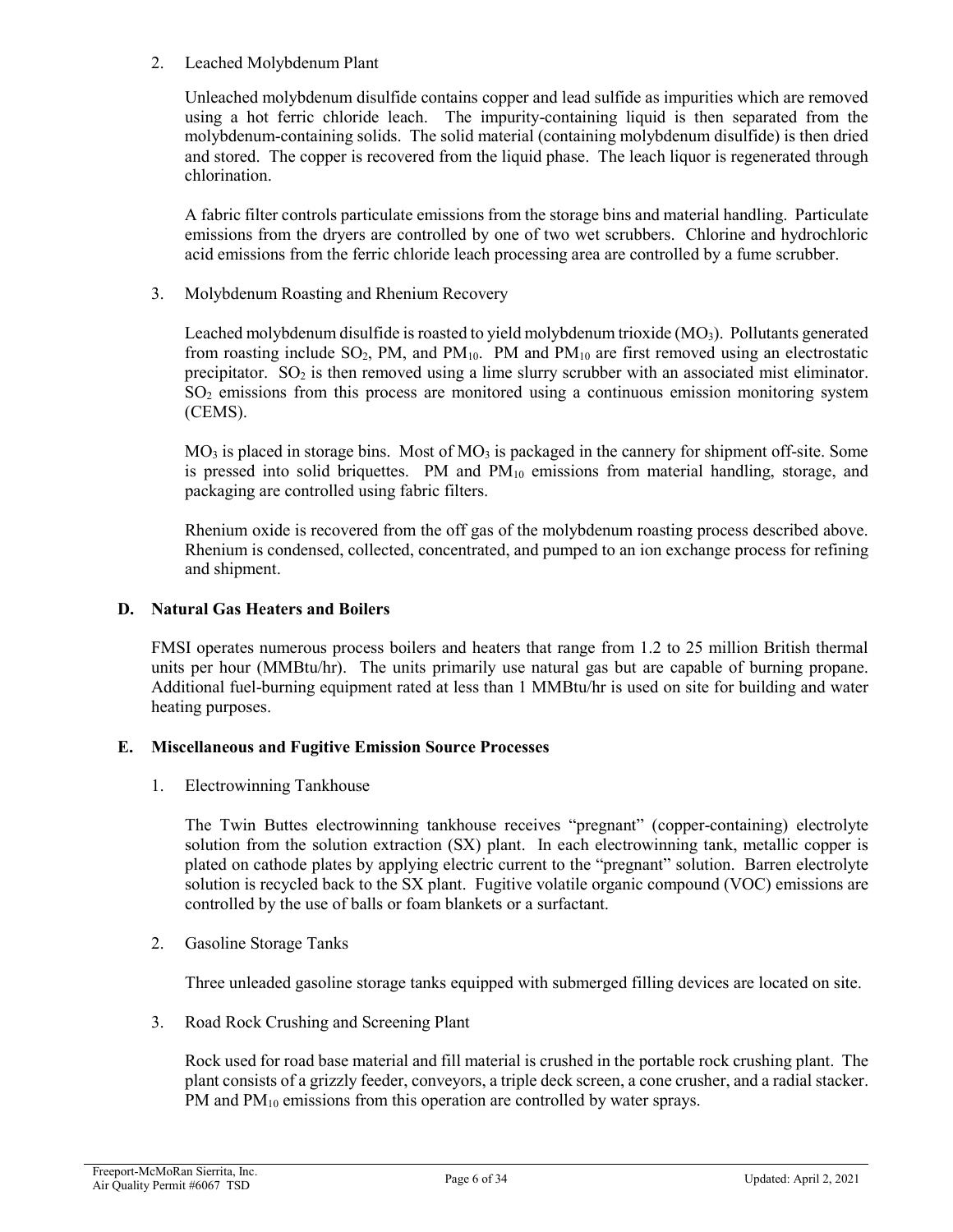4. Miscellaneous Screens and Grizzlies

Miscellaneous portable dump hoppers, screens, and grizzly feeders are used to facilitate cleanup or classify trench bedding and other fine soil materials. These operations result in fugitive PM and PM<sub>10</sub> emissions.

5. Portable Screen Plant

FMSI operates a portable screen plant powered by a 160 horsepower (HP) diesel engine. The plant is used to separate spent steel grinding balls from undersize ore.

6. Magnetic Steel Recovery Plant

FMSI operates a magnetic steel recovery system consisting of six conveyor belts and two magnets that works in conjunction with the portable screen plant described above.

7. Electric Generators

FMSI also operates numerous small gasoline and diesel-fired internal combustion engines for emergency or standby service or for use with welders, compressors, light plants, water pumps, etc. All of these engines which were previously determined to be "insignificant" have been accounted for in the emission calculations. Inclusion of even these small emission sources is required for a synthetic minor permit approval. In estimating the emission rates of these sources, FMSI assumed no more than 1,000 hours of operation per year for all generators, except the portable screen plant generator (Source ID 124), the magnetic steel recovery plant generator (Source ID 125), the primary crusher basement generator (Source ID 126) and the Hydromet #3 headwall generator (Source ID 126). For the Hydromet #3 headwall generator, FMSI assumed 1500 hours per year of operation. Associated limits on the number of operating hours are included in the permit. These further support the annual limits.

### **F. Decant Solids Handling Process**

Decant solution from the flotation process is delivered to two cement decant ponds where the solution is allowed to dry. Stockpiled solids are converted to liquid slurry and recycled back to the flotation process for additional molybdenum recovery.

The facility-wide potential-to-emit is summarized in Table III-1 below.

#### **Table III-1 (Updated, on 01-22-2021, to include changes in emissions, as a result, of Permit Actions listed in the Permit Actions Table in Section I.C.)**

|                                                  |           | Regulated Air Pollutant (in tons per year) |                   |                 |                 |       |       |                             |  |  |
|--------------------------------------------------|-----------|--------------------------------------------|-------------------|-----------------|-----------------|-------|-------|-----------------------------|--|--|
|                                                  | <b>PM</b> | $PM_{10}$                                  | PM <sub>2.5</sub> | NO <sub>x</sub> | SO <sub>2</sub> | CO    | VOC-  | HAP <sub>s</sub><br>(Total) |  |  |
| <b>Facility Wide</b><br><b>Potential to Emit</b> | 117.58    | 86.54                                      | 31.12             | 103.80          | 81.14           | 85.20 | 75.39 | 4.25                        |  |  |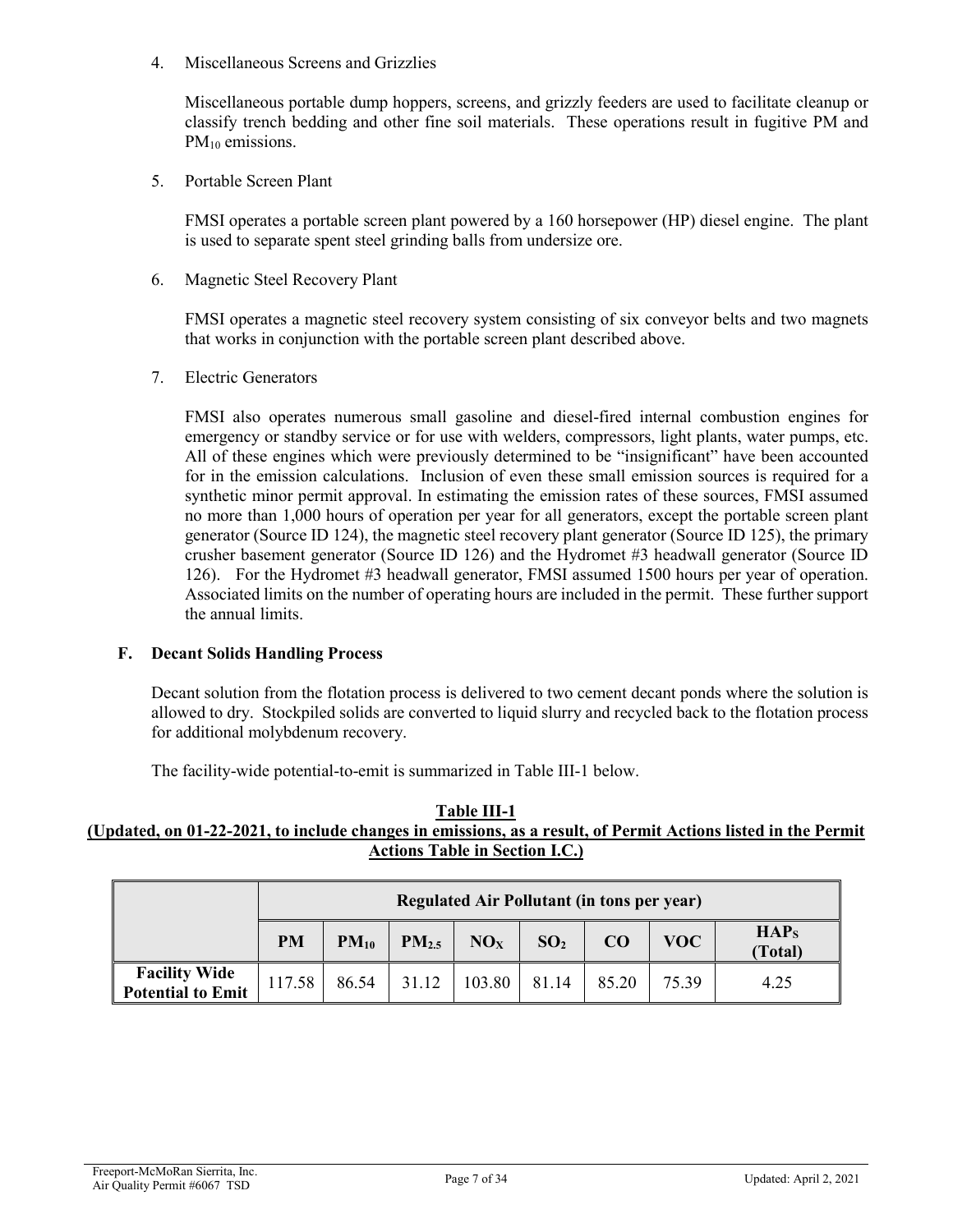#### **IV. COMPLIANCE HISTORY**

The last Full Compliance Evaluation (FCE) was conducted in October 2013 with no deficiencies noted with respect to permit conditions. Since the last FCE was conducted, several minor permit revisions were requested for the installation of emergency generators (6067-24P, 6067-25P), and the installation of an additional dust pick-up point for #15 Mill Wet Scrubber (Source ID 033).

Since the last FCE, PDEQ has received 28 permit deviation and/or excess emissions reports from FMSI. Twelve of these consisted of excess emissions reports for the tailings impoundment. Currently, there are no permit deviations or excess emission reports open or unresolved.

Eleven complaints have been received by PDEQ for the facility since the last FCE. Two of these complaints pertained to odor, and the remainder concerned fugitive dust from the tailings impoundment. Since the last FCE, PDEQ has issued two Opportunity to Correct (OC) actions for the facility: 6067-67D, failure to route molybdenum roaster off-gas through pollution control devices until the roaster ceased operating for at least 24 consecutive hours, as required by permit condition Attachment B, Section IX.B.2.c.ii. and 6067-76D, failure to maintain and operate the facility including associated air pollution control equipment in a manner consistent with good air pollution control practice for minimizing emissions [A.A.C. R18-2-331.A.3.d, -901(1) and 40 CFR 60.11(d)]. No Notice of Violation (NOV) have been issued by PDEQ to the facility since the previous FCE was conducted.

## **V. APPLICABLE REGULATIONS**

As part of the Title V permit renewal application submittal, the Permittee performed a regulatory review and identified air quality regulations applicable to the existing and proposed new emission units at FMSI. Section 3.0 of the permit application presented a summary of the applicable requirements.

### **VI. EXPLANATIONS OF APPLICABILITY AND NON- APPLICABILITY DETERMINATIONS**

Establishment of voluntarily accepted facility-wide emission limits for non-fugitive emissions of PM, PM10, and  $SO<sub>2</sub>$  in accordance with PCC 17.11.190.C.

By accepting limits FMSI will be classified as a minor source under the PSD permit program FMSI will still be classified as a major source under the Title V permitting program.

In order to support the requested facility-wide limitations, FMSI has proposed a maximum allowable material throughput rate of 43,800,000 tons of material processed per year before the wet scrubbers are replaced with more efficient cartridge dust collectors and 55,845,000 tons per year after replacement. Rolling 12-month total material throughput limits with associated tracking have been included in the permit to address both pre- and post-replacement scenarios.

In addition to the annual material throughput limits, FMSI's permit includes a limitation on the number of pounds of PM and  $PM_{10}$  that may be emitted from point sources.

The Permittee is also required to calculate monthly and 12-month rolling total PM,  $PM_{10}$  and  $SO_2$  emission rates in order to show compliance with the limits. In conducting these calculations, the Permittee must assume that PM and  $PM_{10}$  emission factors (and therefore emission rates) are equal unless otherwise demonstrated. For future equipment changes, the Permittee may propose in the application and the PDEQ may approve PM and PM10 emission factors that differ from each other.

In order to demonstrate compliance with the proposed limits, FMSI provided emission test data for each existing wet scrubber. FMSI accounted for emissions for the proposed cartridge dust collectors, using the vendor emission guarantee of 0.002 grains per dry standard cubic foot for each collector.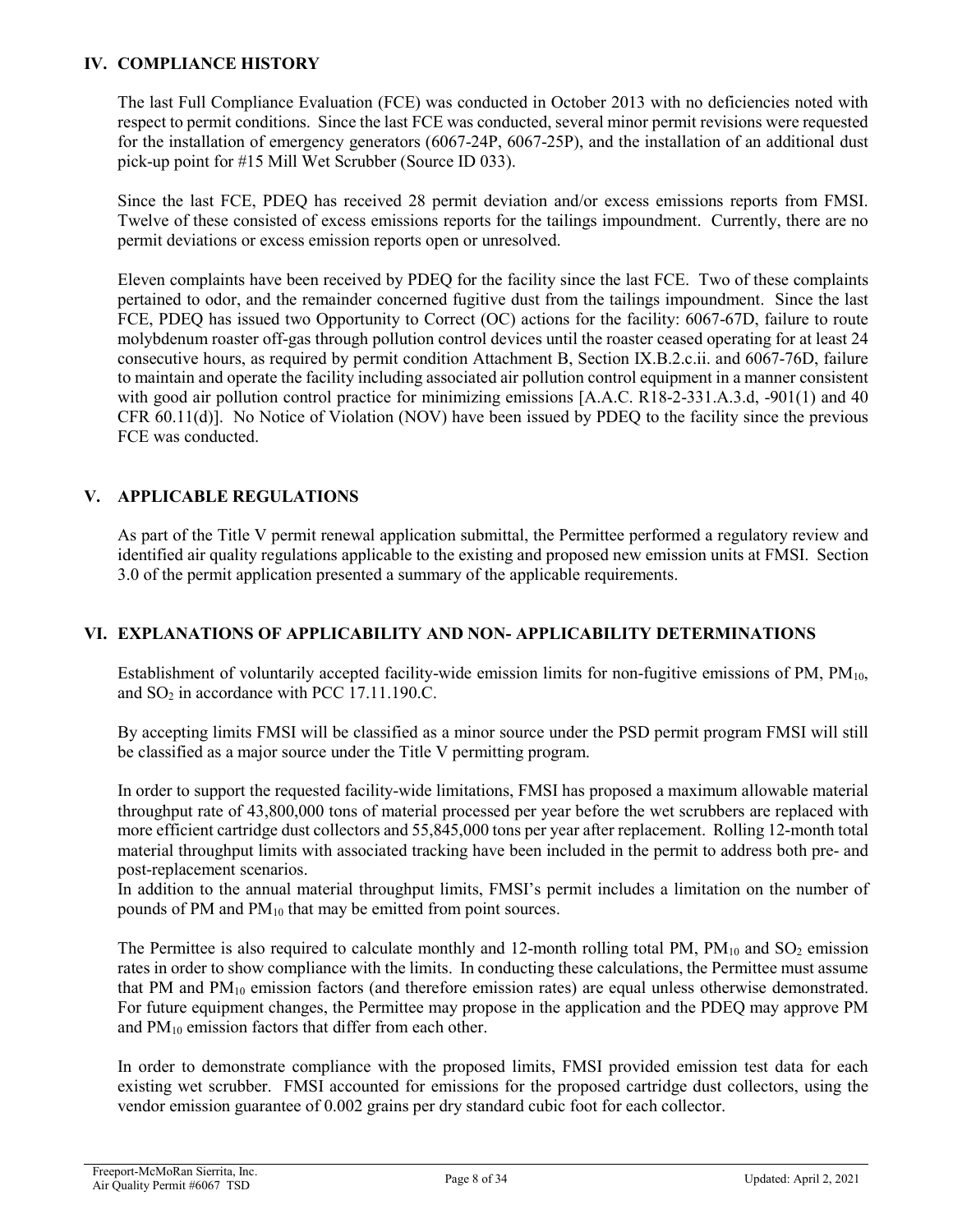#### **VII. PERIODIC MONITORING**

#### **A. Mines, Material Transfer, and Concentrators**

1. Equipment Subject to Non-NSPS- PM and Opacity Standards

These units are subject to the 20 percent opacity standard under Pima County Code 17.16.360 and 17.16.050. The Permittee is required to establish a baseline opacity level at the exit of air pollution control equipment under normal representative operating conditions. The Permittee is required to conduct periodic surveys of the visible emissions from the emission units including fugitive and nonfugitive emissions in accordance with the permit and including the elements of the Source Opacity Observation Plan Outline shown in Attachment 1. The Permittee is required to create a record of the date on which the survey was taken, the name of the observer, and the results of the survey. If the visible emissions do not appear to exceed the baseline opacity level, the Permittee would note in the record that the visible emissions were below the baseline opacity, and it did not require a Method 9 to be performed.

If the Permittee finds that on an instantaneous basis the visible emissions appear to be in excess of the baseline opacity level but appear to be below the opacity standard, then the Permittee is required to make a six-minute Method 9 observation. If this observation indicates opacity in excess of the baseline opacity level but below the opacity standard then the Permittee is required to adjust or repair the controls or the equipment to bring the opacity below baseline level.

If the six-minute reading indicates that the opacity is above both the baseline level and the opacity standard then the Permittee is required to adjust the process equipment or process control equipment to bring the opacity below the baseline level. In addition, the Permittee must report the event as excess emission.

If the Permittee finds that the visible emissions are less than the baseline opacity, then the Permittee is required to record the source of emission, date, time, and result of the test. The Permittee is required to adopt a similar approach with fugitive dust emissions at the mine. However, rather than establishing baseline opacity level for fugitive emissions the Permittee is required to conduct a visual survey of visible emissions against the 40 percent opacity standard.

The bi-weekly visual survey approach identified in the preceding paragraphs will reasonably assure compliance with the opacity and particulate matter standards. The permit requires a representative stack test every year plus periodically monitoring of stack opacity to fulfill the periodic monitoring requirements for particulate matter emissions.

Although no data is available to directly correlate opacity to particulate matter emissions, opacity observation will indicate potential problems with the air pollution control equipment. If corrective actions are taken to rectify the problems associated with the pollution control device, then compliance can be inferred on the basis that the source operates its pollution control equipment in a manner consistent with good air pollution control practices. Opacity above the baseline level but less than the standard does not hold the source in violation of the particulate matter standard, but merely requires the source to identify and alleviate the problem by taking corrective actions to reduce the opacity to less than the baseline level. However, not taking corrective action could potentially hold the source in violation of the permit terms.

Also, it shall be noted that all references to a Method 9 observation shall be construed as meaning a six-minute observation and not a 3-hour performance test.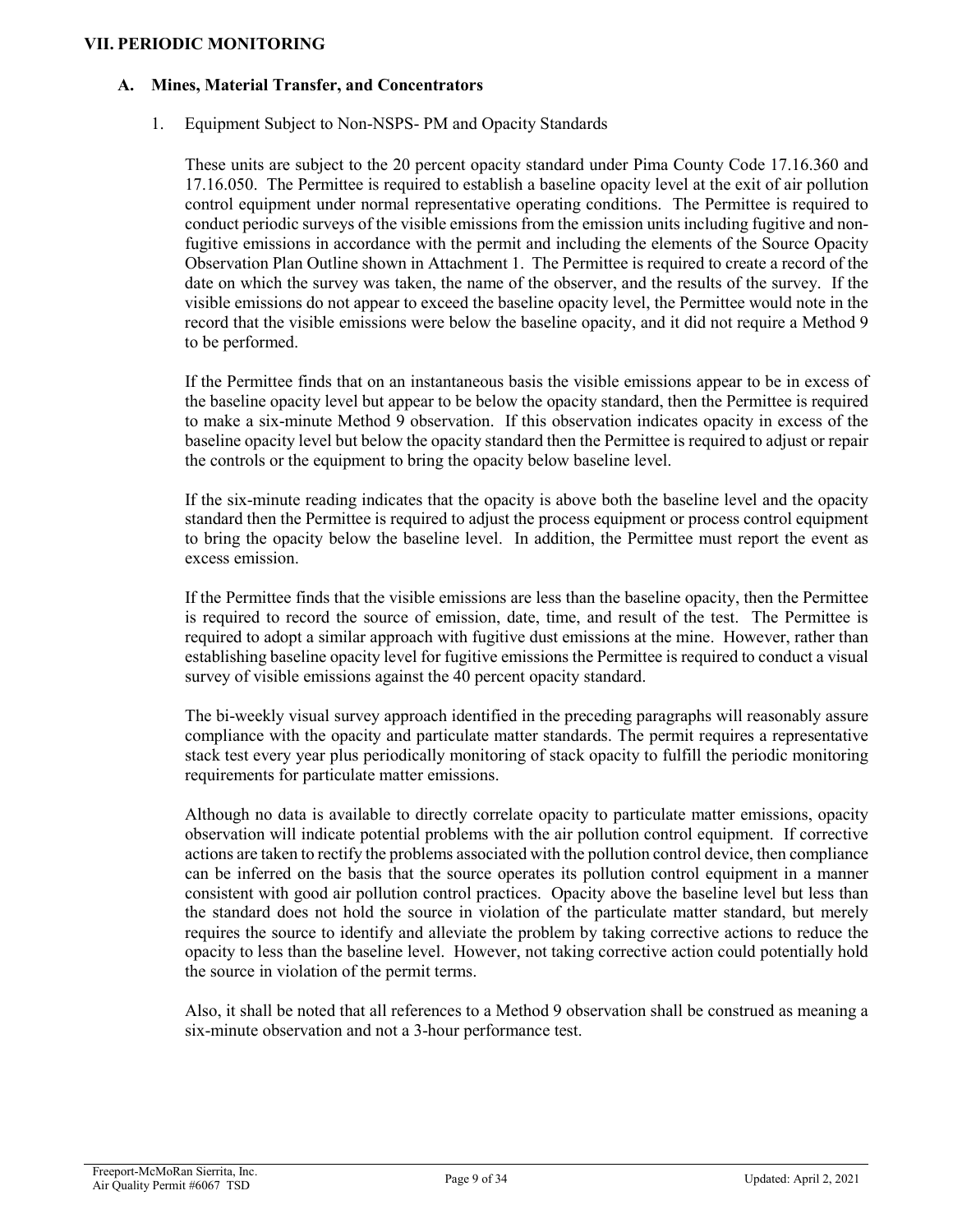2. Equipment Subject to NSPS PM and Opacity Standards

These units are subject to the stack opacity standard of 7 percent (unless controlled by a wet scrubbing emission control device) under 40 CFR  $60.382(a)(2)$ , the fugitive opacity standard of 10 percent under 40 CFR 60.382(b), and the particulate matter standard of 0.05 grams per dry standard cubic meter under 40 CFR 60.382(a)(1).

For the purposes of periodic monitoring of particulate matter emissions, the Permittee is required to install, calibrate, maintain, and operate monitoring devices for continuous measurement of the change in pressure of the gas stream through the scrubber and the scrubbing liquid flow rate to the scrubber. For the purposes of periodic monitoring of opacity of fugitive emissions, the Permittee is required to adopt the weekly visual survey of visible emissions approach identified above against the applicable fugitive opacity standard of 10 percent in accordance with the permit and including the elements described in the Source Opacity Observation Plan Outline shown in Attachment 1.

### **B. Natural Gas Fired Heaters and Boilers**

1. Opacity

The boilers are subject to the opacity standard of 20 percent under the general visible emissions rule in PCC 17.16.165. These units burn only natural gas. Natural gas is a clean burning fuel and inspections indicate that there have been no opacity problems. Hence, reduced opacity monitoring is required.

2. PM

The units are also subject to the particulate matter emissions standard in PCC 17.16.165. This unit burns only natural gas. Natural gas is a clean burning fuel and results in negligible particulate matter emissions. Hence, no monitoring is required when burning natural gas.

### **C. Generators**

- 1. Stationary Internal Combustion Engines subject to State Rules
	- a. Opacity

The internal combustion engines are subject to the opacity standard of 40 percent under the general visible emissions rule in PCC 17.16.340. The Permittee shall keep records of fuel supplier specifications.

b. Sulfur

The internal combustion engines are subject to the fuel limitation to burn low sulfur oil in rule PCC 17.16.340. The Permittee shall keep records of fuel supplier specifications.

- 2. Stationary Internal Combustion Engines subject to New Source Performance Standards
	- a. For particulate matter, the Permittee shall, for the internal combustion engines equipped with diesel particulate filter, keep records of any corrective action taken after the high back pressure limit of the engine has been reached.
	- b. For nitrogen oxide emission limitations, the Permittee shall maintain records, including manufacturer specifications, demonstrating that the internal combustion engine meets the horsepower and RPM specifications.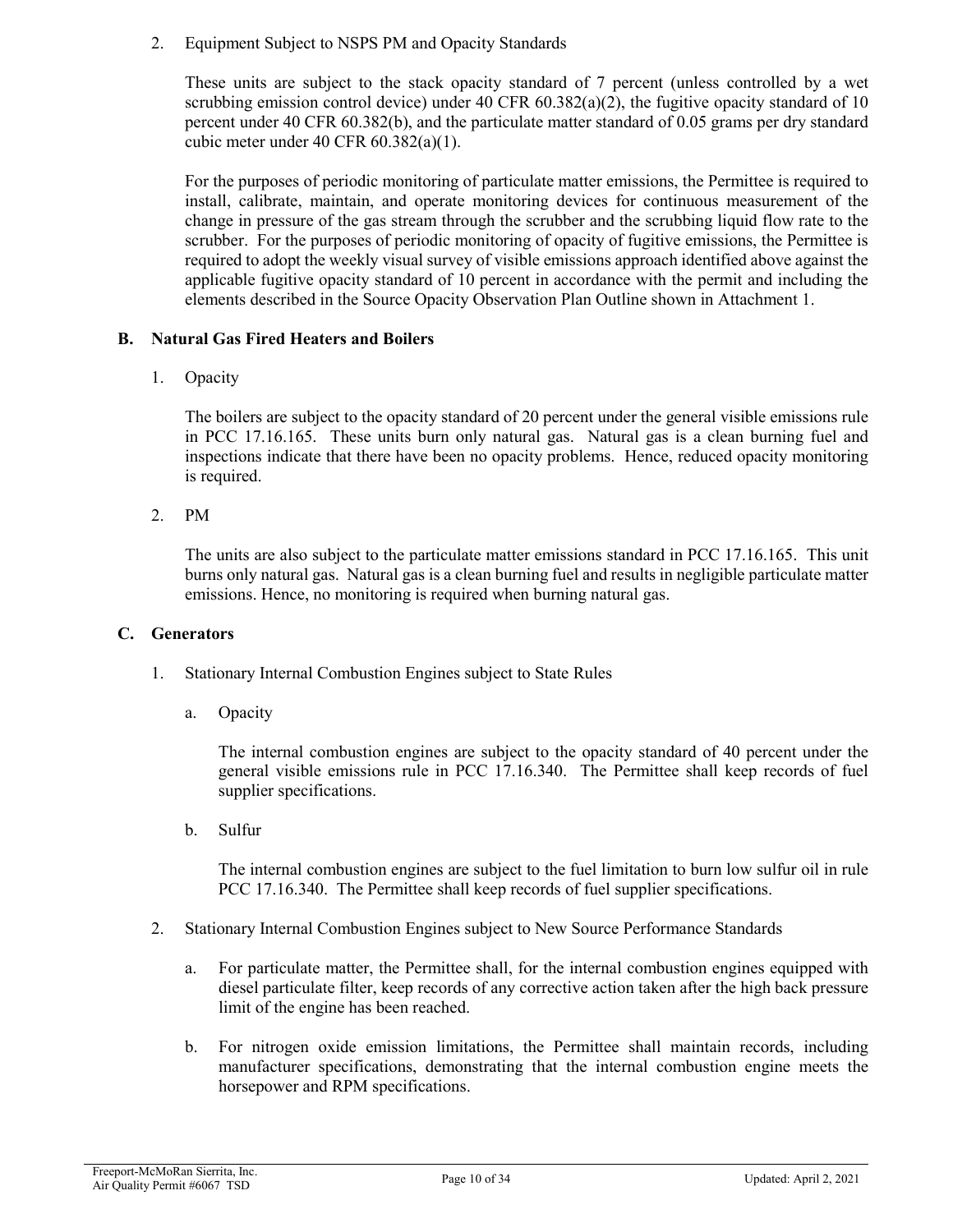### **D. Fugitive Sources Monitoring**

Fugitive sources are subject to a 20 percent opacity limit and other Article 6 requirements. Periodic monitoring for opacity standard entails visible emissions surveys conducted by a certified Method 9 observer, in accordance with the permit and the PDEQ-approved Observation Plan. Elements of the Source Opacity Observation Plan are described in Attachment 1. If the visible emissions survey indicates that a Method 9 reading may be required, the observer shall do so, and maintain records of the results. Any observed exceedance of the opacity standard should be reported appropriately.

Article 6 regulations also contain applicable requirements for non-point source emissions. These regulations require the Permittee to employ various control methods to suppress particulate emissions. The permit lists the various methods of dust suppression that may be used. By not restricting the Permittee to use only one of the methods, the permit provides the flexibility required to facilitate employment of effective control measures. Periodic monitoring data for these applicable requirements is collected in accordance with the permit and includes the elements described in the Source Opacity Observation Plan Outline shown in Attachment 1 of this document.

The Permittee shall maintain a Tailing Dam Dust Control Management Plan containing elements like description of the reasonable precautions used to control fugitive dust emissions from the tailing impoundment, including but not limited to the use of the "wet dam" construction method, berm construction techniques to minimize dust emissions, new tailing dam roads shall be capped with native soil and routinely watered as soon as practicable, heavily traveled perimeter roads shall be treated with dust suppressant (e.g., magnesium chloride), and re-vegetation techniques to be used for surface stabilization where practical. If after events like heavy rainfall (sufficient to cause surface runoff and flushing of natural dust suppressing surface salts) the upper most layer becomes susceptible to wind erosion, the Permittee shall implement and document additional control measures.

## **VIII. PERFORMANCE TESTING**

### **A. Performance Testing**

FMSI is required to conduct performance testing on various emission points in order to determine whether the facility is in compliance with permit limits and remains below the PSD major source thresholds.

### **B. Proposed Testing Frequency**

PDEQ has incorporated appropriate testing frequencies into the permit.

# **IX. COMPLIANCE ASSURANCE MONITORING (CAM)**

CAM is applicable to emission units at major sources with uncontrolled potential emissions equal to or greater than 100 tons per year (10  $\&$  25 tons per year for HAP) that are subject to a non-exempted emission limitation or standard and that are equipped with a control device to achieve compliance with the subject limitation or standard. The molybdenum roaster meets the CAM criteria for  $SO<sub>2</sub>$  but is exempt from CAM because the permit requires the use of a continuous emission monitoring system to continuously monitor for compliance with  $SO<sub>2</sub>$  limits.

The emission units listed in Table VIII-1 are subject to CAM for particulate matter emissions. Table VIII-1 also summarizes the monitoring approach for each type of control system. FMSI submitted CAM plans with the application for the different types of control systems used to control PM and PM<sub>10</sub> emissions. These plans have been carefully reviewed, modified, and the approved version included in the permit.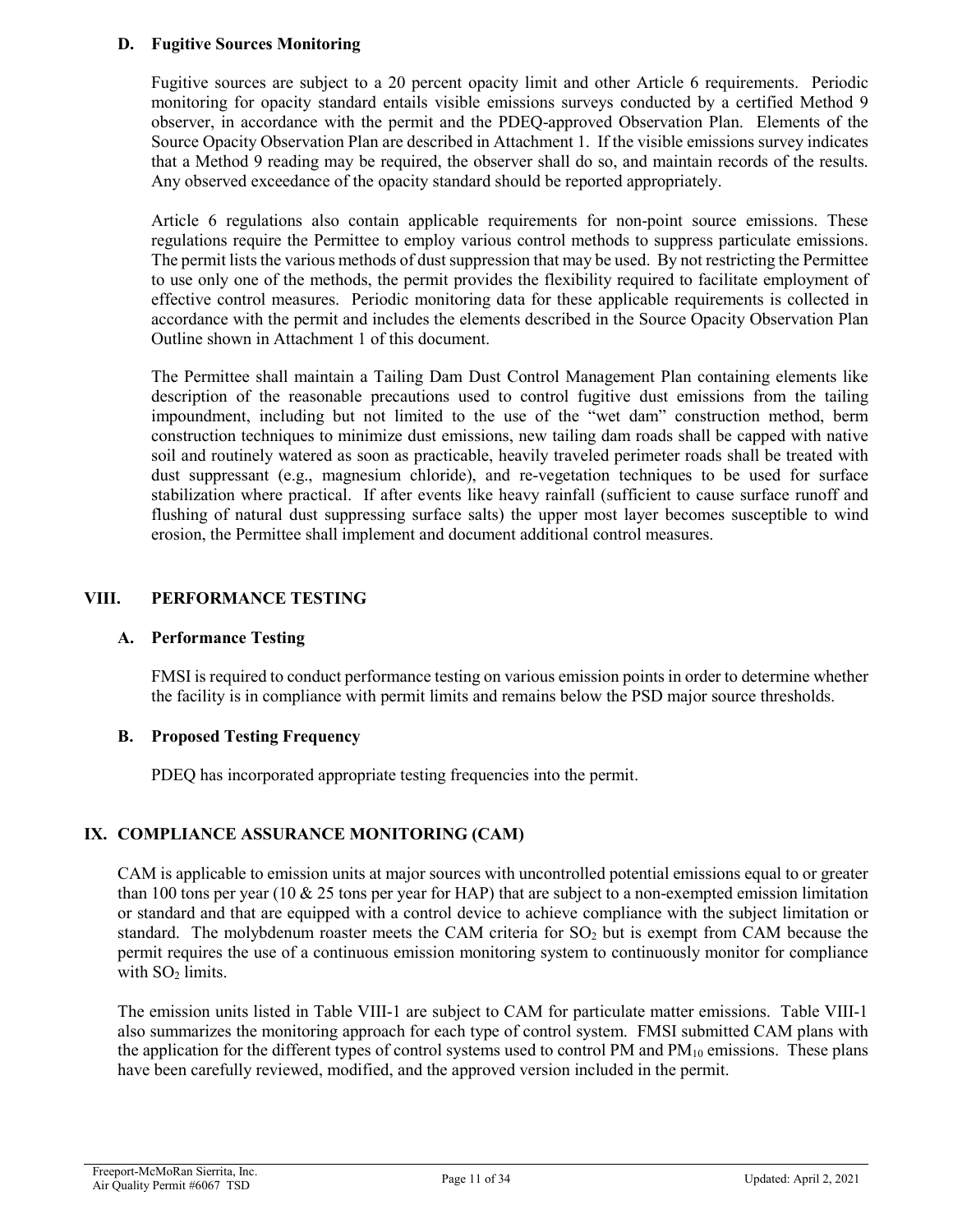| <b>Control Device</b>          | <b>Emission Units</b>                                                                               | <b>Monitoring Approach</b>                                                                                                                                                                                                                                                                                                                                                                               |
|--------------------------------|-----------------------------------------------------------------------------------------------------|----------------------------------------------------------------------------------------------------------------------------------------------------------------------------------------------------------------------------------------------------------------------------------------------------------------------------------------------------------------------------------------------------------|
| Wet Scrubbers                  | 053, 054, Molybdenum leach dryers                                                                   | Scrubber liquid flow rate and pressure<br>differential are measured at least every hour.<br>Three-hour block averages are computed from<br>the measurements. Any three-hour block<br>average that deviates from the average<br>obtained during the most recent successful<br>performance test by more than 30 percent is<br>an excursion.                                                                |
| Dust collectors                | 009-017, Fine ore storage and handling<br>201-204, Secondary crushing<br>301-312, Tertiary crushing | differential<br>Pressure<br>the<br>dust<br>across<br>collector/copper sulfate product recovery<br>collector is required to be read daily. Any<br>pressure differential reading that is outside the<br>range included in the permit is an excursion.<br>In addition, visible emissions observations<br>must be conducted on a daily basis. An<br>excursion occurs when visible emissions are<br>observed. |
| Electrostatic<br>precipitators | 058, Molybdenum roasting                                                                            | Primary current and voltage must be<br>monitored continuously. One-hour averages<br>must be computed from the continuous data.<br>Any one-hour average that is outside the range<br>included in the permit is an excursion.                                                                                                                                                                              |

# **Table VIII-1: SUMMARY OF CAM REQUIREMENTS**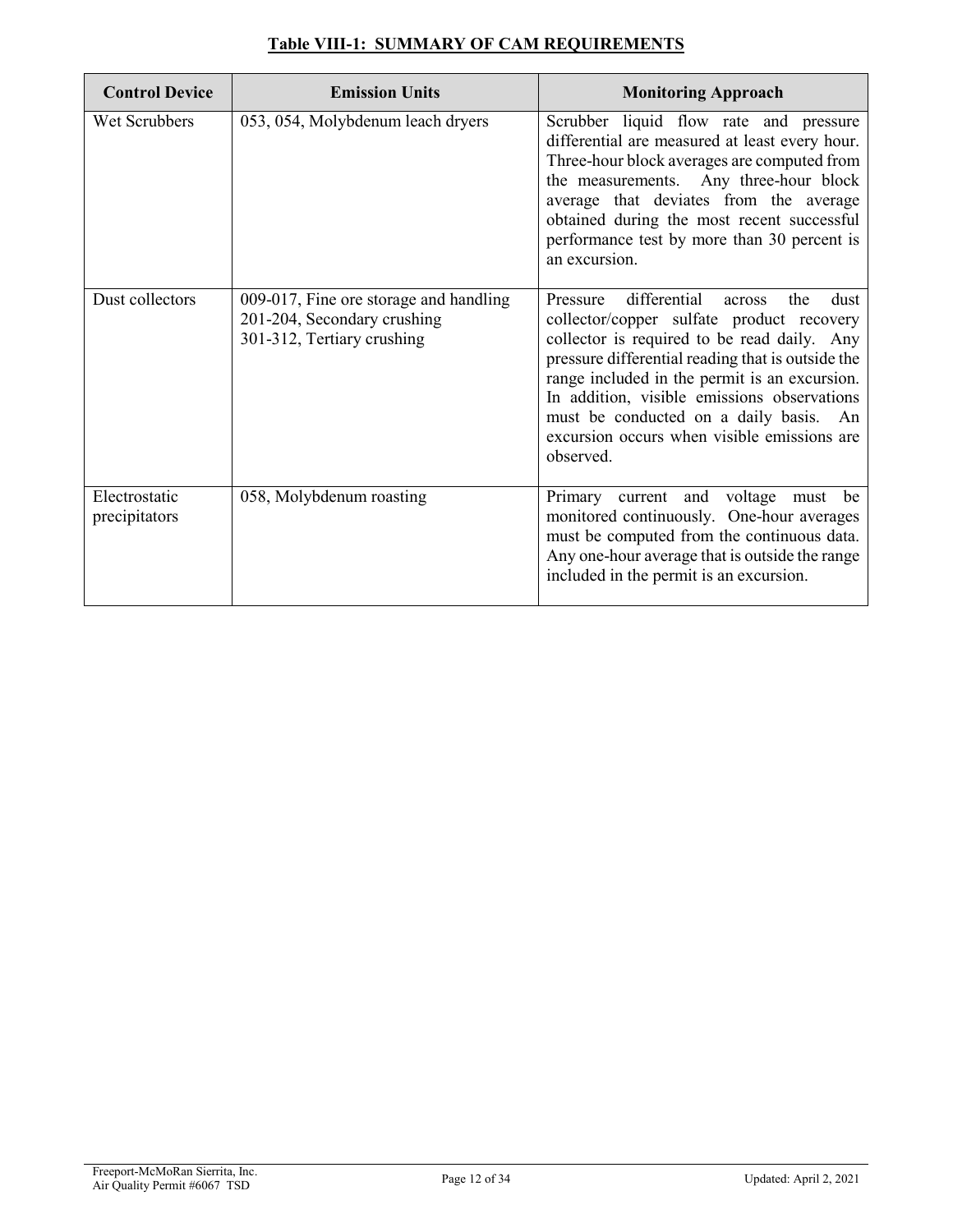# **X. INSIGNIFICANT ACTIVITIES**

The following activities were proposed as insignificant by the Applicant and are approved as such by the Department.

- 1. Diesel and fuel oil storage tanks with a capacity of 40,000 gallons or less.
- 2. Batch mixers with rated capacity of five cubic feet or less
- 3. Equipment using water, water and soap or detergent, or a suspension of abrasives in water for purposes of cleaning or finishing
- 4. Aerosol can usage
- 5. Acetylene, butane, and propane torches
- 6. Blast-cleaning equipment using a suspension of abrasive in water and any exhaust system or collector serving them exclusively
- 7. Lubricating system reservoirs
- 8. Hydraulic system reservoirs
- 9. Adhesive use which is not related to production
- 10. Production of hot/chilled water for onsite use not related to an industrial process
- 11. General vehicle maintenance and servicing activities
- 12. Storage cabinet for flammable materials
- 13. Housekeeping activities and associated products used for cleaning purposes, including collected, spilled, and accumulated materials at the source, including operation of fixed vacuum cleaning systems for such purposes
- 14. General office activities such as paper shredding and copying, photographic activities, and blueprinting
- 15. Vacuum cleaning systems where the system is used exclusively for industrial or commercial use
- 16. Chemical storage associated with water and wastewater treatment where the water is treated for consumption and/or use within the permitted facility (limited to chemicals not listed in 40 CFR 68.13, chemicals listed in 40 CFR 68.13 but stored in quantities less than threshold levels, and not subject to any applicable regulation under the Act or the Arizona Revised Statutes)
- 17. The collection, transmission, liquid treatment and solids treatment process and domestic type wastewater and sewage treatment, or treatment facilities, including septic tank systems which treat only domestic type wastewater and sewage
- 18. Chemical storage and process holding tanks (limited to chemicals not listed in 40 CFR 68.13, chemicals listed in 40 CFR 68.13 but stored in quantities less than threshold levels, and not subject to any applicable regulation under the Act or the Arizona Revised Statutes)
- 19. Storage and piping of natural gas or liquefied petroleum gas
- 20. Petroleum product storage tanks less than 40,000 gallons containing lubricating oil, transformer oil, or used oil
- 21. Distribution and piping of diesel fuel, lubricating oil, used oil, and transformer oil
- 22. Storage and handling of drums or other transportable containers where the containers are sealed during storage, and covered during loading and unloading (includes containers of Resource Conservation and Recovery Act waste and used oil)
- 23. Used oil collection and storage
- 24. Use of pesticides, fumigants, and herbicides
- 25. Air lance operations
- 26. Railroad maintenance
- 27. Cleanup of railcars
- 28. Cleanup of clogged chutes
- 29. Street and parking lot striping
- 30. Maintenance, repair or dismantlement of buildings, utility lines, pipelines, wells, and other structures that do not constitute an emissions unit
- 31. Surface impoundments such as ash ponds, cooling ponds, evaporation ponds, settling ponds, and storm water ponds
- 32. Pump/motor oil reservoirs, such as gearbox lubrication.
- 33. Transformer vents
- 34. Caulking operations that are not part of a production process.
- 35. Electric motors
- 36. Cathodic protection systems
- 37. Soil gas sampling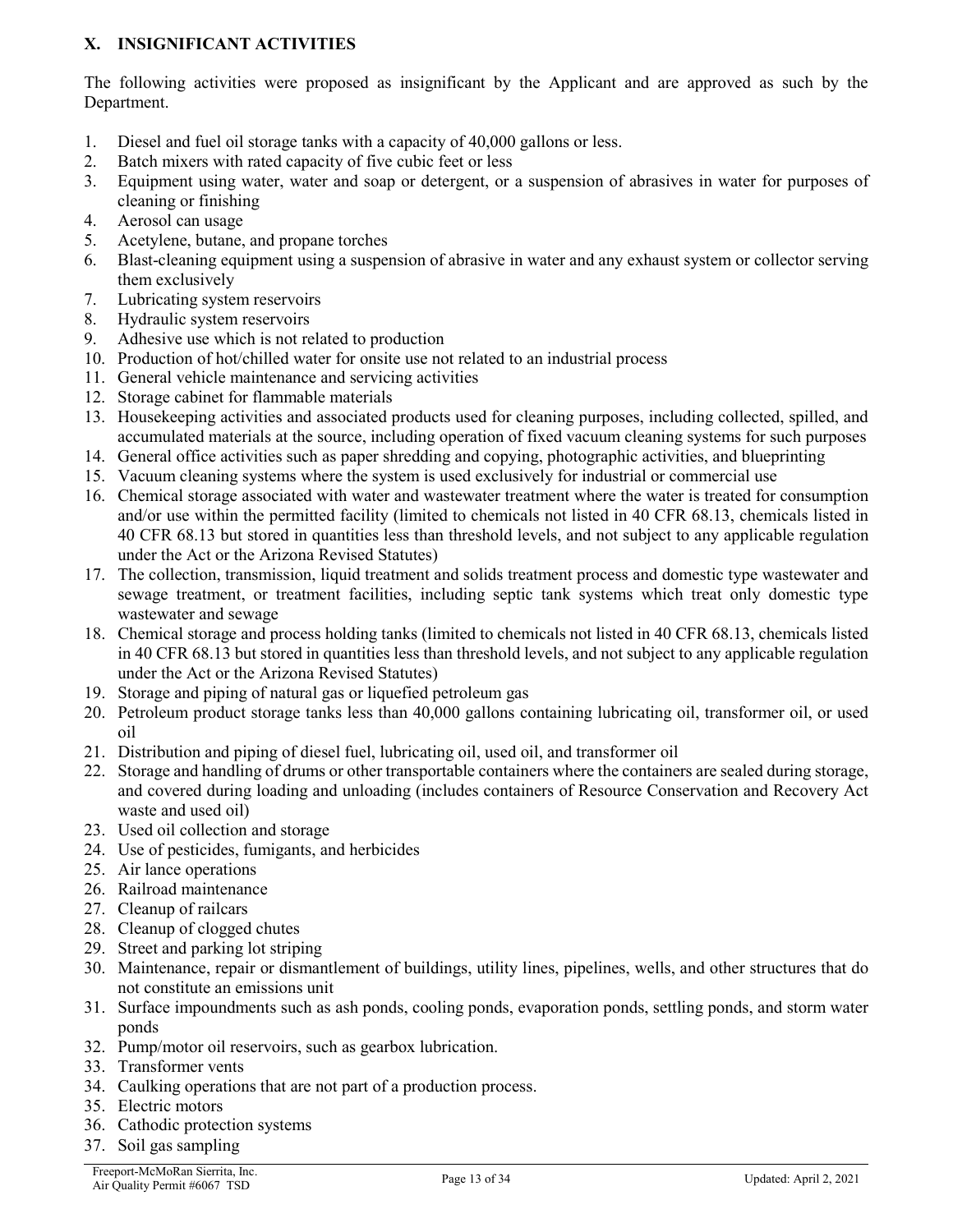- 38. Filter draining
- 39. General vehicle maintenance and servicing activities at the source.
- 40. Station transformers
- 41. Circuit breakers
- 42. Generation unit gas vents
- 43. Wet cyclones and the ball mill circuits operated at the concentrators.
- 44. Copper and molybdenite flotation
- 45. General research activities such as testing water mist/spray controls for dust abatement
- 46. Filter press vacuum manifolds

### **XI. LIST OF ABBREVIATIONS**

- A.A.C. Arizona Administrative Code
- PDEQ Pima County Department of Environmental Quality
- CAM Compliance Assurance Monitoring
- CEMS Continuous Emission Monitoring System
- CFR Code of Federal Regulations
- CO Carbon Monoxide
- CO<sub>2</sub> Carbon Dioxide
- FFDC Fabric Filter Dust Collector
- FMSI Freeport-McMoRan Sierrita Incorporated
- hr Hour
- HP High Pressure
- HPGR High Pressure Grinding Roll
- lb Pound
- MMBtu Million British Thermal Units
- MW Megawatts
- MO3 Molybdenum trioxide
- NOV Notice of Violation
- NOx Nitrogen Oxide
- NSPS New Source Performance Standards
- PCC Pima County Code
- PM Particulate Matter
- $PM_{10}$  Particulate Matter Nominally less than 10 Micrometers
- PSD Prevention of Significant Deterioration
- PSEU Pollutant Specific Emission Unit
- PTE Potential-to-Emit
- $SO<sub>2</sub>$  Sulfur Dioxide
- SX/EW Solvent Extraction & Electrowinning Plant
- TPY Tons per Year
- EPA Environmental Protection Agency
- VOC Volatile Organic Compound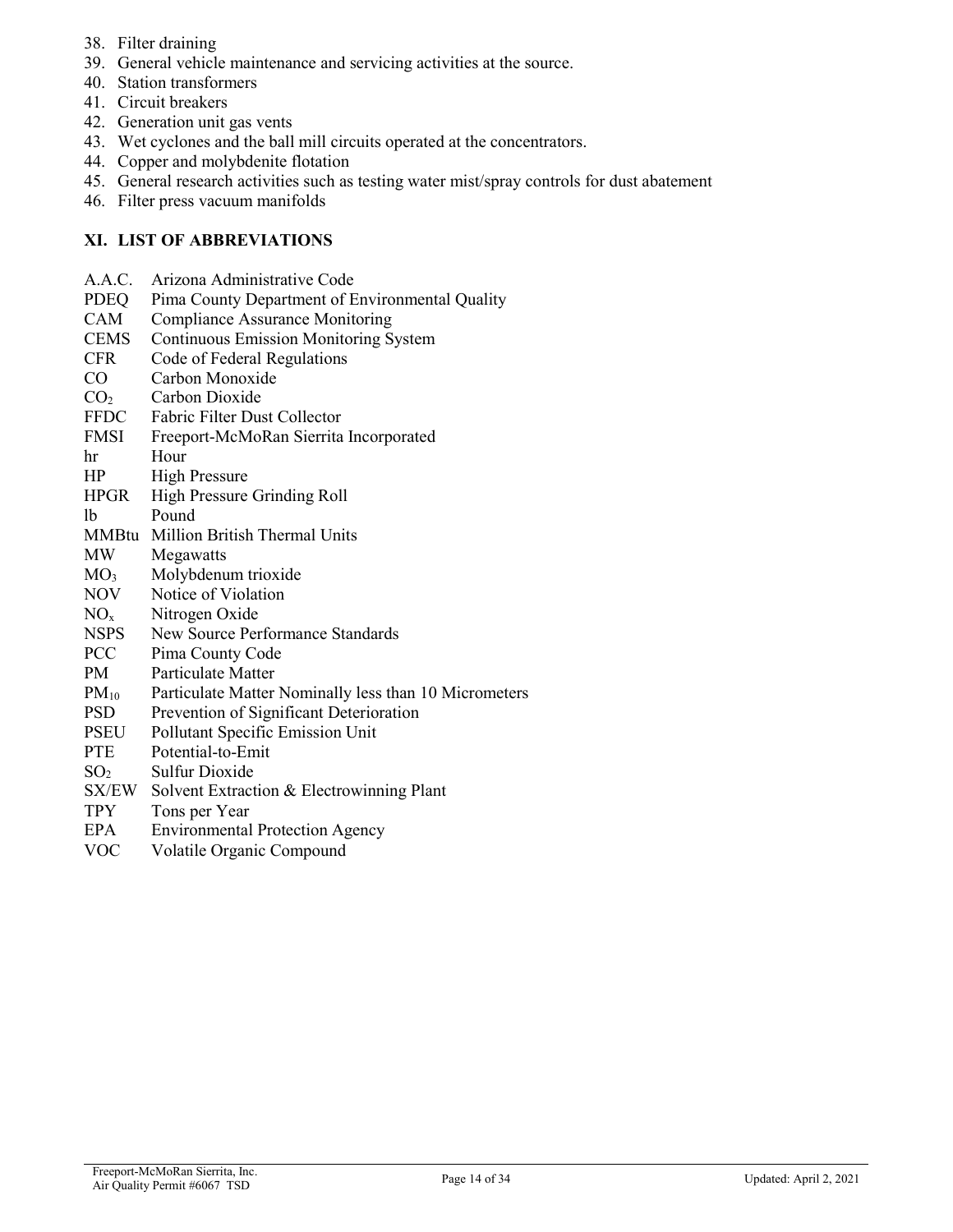#### **Attachment 1 Source Opacity Observation Plan Outline (This attachment will be updated during the next permit renewal.)**

| ID                     | <b>Source Description</b>                       | <b>Fugitive</b><br><b>Source</b> | Non-<br><b>Fugitive</b><br><b>Source</b> | Point<br><b>Source</b> | Non-<br>Point<br><b>Source</b> | <b>NSPS</b> | Opacity<br><b>Standard</b> | <b>Baseline</b><br>Opacity<br><b>Required</b> |
|------------------------|-------------------------------------------------|----------------------------------|------------------------------------------|------------------------|--------------------------------|-------------|----------------------------|-----------------------------------------------|
|                        | NSPS Building emissions                         | $\mathbf X$                      |                                          |                        | $\mathbf X$                    | X           | 10%                        |                                               |
|                        | Non NSPS Building<br>Emissions                  | $\mathbf X$                      |                                          |                        | $\mathbf X$                    |             | 20%                        |                                               |
| <b>Mine Operations</b> |                                                 |                                  |                                          |                        |                                |             |                            |                                               |
| 88                     | <b>Drilling Operations</b>                      | $\mathbf X$                      |                                          |                        | $\mathbf X$                    |             | 20%                        |                                               |
| 89                     | Ammonium Nitrate<br>Storage                     | $\mathbf X$                      |                                          |                        | $\mathbf X$                    |             | 20%                        |                                               |
| 66                     | <b>Blasting Operations</b>                      | $\mathbf X$                      |                                          |                        | X                              |             | 20%                        |                                               |
| 97                     | Haul Truck Loading and<br>Dumping               | $\mathbf X$                      |                                          |                        | $\mathbf X$                    |             | 20%                        |                                               |
| 77                     | <b>Unpaved Roads</b>                            | $\mathbf X$                      |                                          |                        | $\mathbf X$                    |             | 20%                        |                                               |
|                        | <b>Primary Crushing</b>                         |                                  |                                          |                        |                                |             |                            |                                               |
|                        | Primary Crusher 6A and<br>associated feed belts |                                  | $\mathbf X$                              | X                      |                                | $\mathbf X$ | 7%                         | $\mathbf X$                                   |
|                        | Primary Crusher 6B and<br>associated feed belts |                                  | $\mathbf X$                              | $\mathbf X$            |                                | $\mathbf X$ | $7\%$                      | $\mathbf X$                                   |
| 113<br>$\mathbf{A}$    | Cartridge Collector                             |                                  | X                                        | $\mathbf X$            |                                | X           | 7%                         | X                                             |
| 113<br>$\, {\bf B}$    | Cartridge Collector                             |                                  | $\mathbf X$                              | $\mathbf X$            |                                | $\mathbf X$ | 7%                         | $\mathbf X$                                   |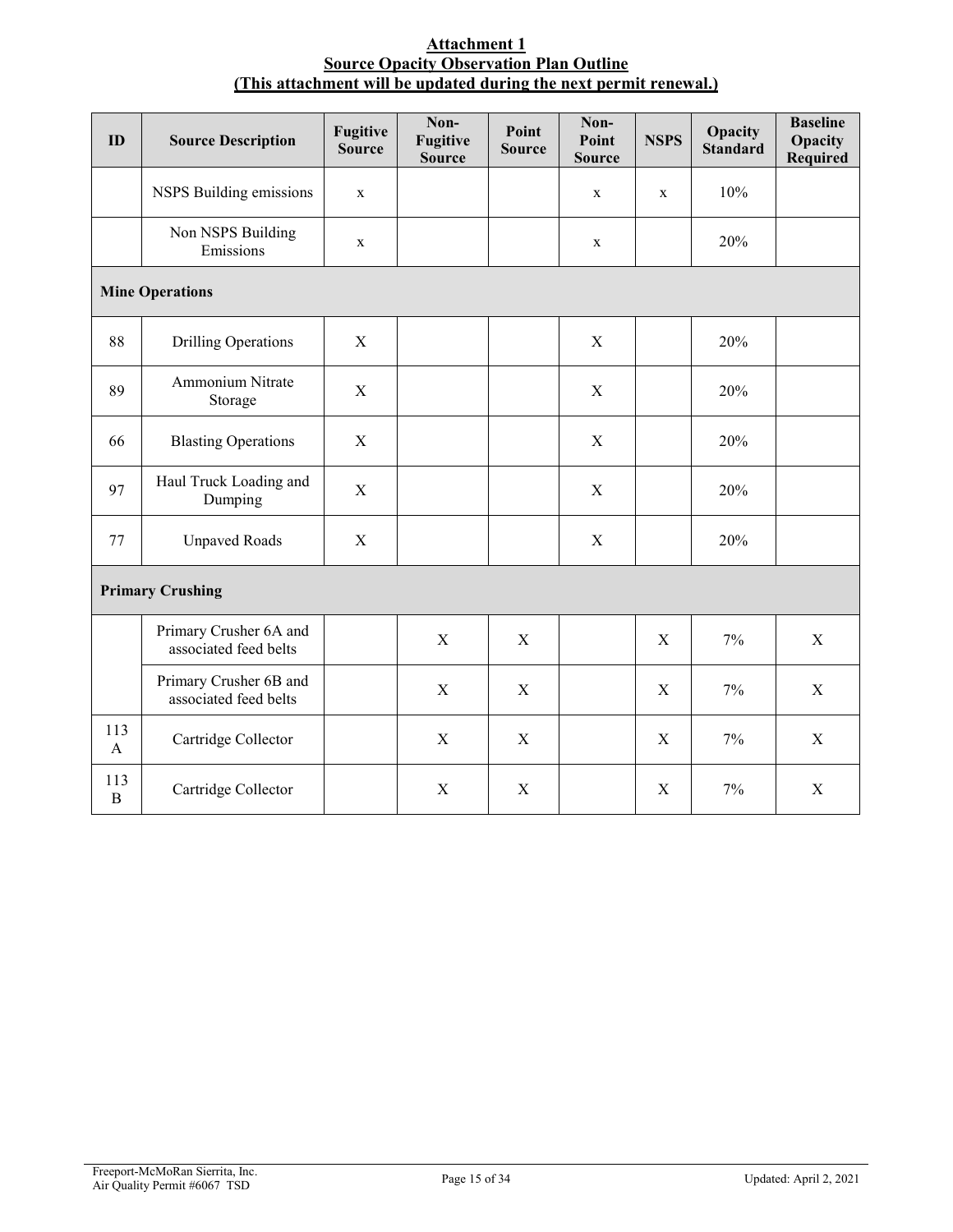| ID                        | <b>Source Description</b>                                      | Fugitive<br><b>Source</b> | Non-<br><b>Fugitive</b><br><b>Source</b> | Point<br><b>Source</b> | Non-<br>Point<br><b>Source</b> | <b>NSPS</b> | Opacity<br><b>Standard</b> | <b>Baseline</b><br>Opacity<br><b>Required</b> |  |
|---------------------------|----------------------------------------------------------------|---------------------------|------------------------------------------|------------------------|--------------------------------|-------------|----------------------------|-----------------------------------------------|--|
| <b>Overland Conveying</b> |                                                                |                           |                                          |                        |                                |             |                            |                                               |  |
| 95                        | Sierrita A2 to A3<br>Conveyor Transfer                         |                           | X                                        | X                      |                                |             | 20                         | X                                             |  |
| 72                        | A3 Stacker to Sierrita<br>Coarse Ore Stockpile                 | X                         |                                          |                        | X                              |             | 20                         |                                               |  |
| 69                        | Sierrita B <sub>2</sub> to B <sub>3</sub><br>Conveyor Transfer |                           | X                                        | X                      |                                |             | 20                         | X                                             |  |
| 96                        | Sierrita B3 Conveyor to<br><b>B4 Stacker Transfer</b>          |                           | X                                        | X                      |                                |             | 20                         | $\mathbf X$                                   |  |
| 102                       | B4 Stacker to Sierrita<br>Coarse Ore Stockpile                 | X                         |                                          |                        | X                              |             | 20                         |                                               |  |
|                           |                                                                |                           |                                          |                        |                                |             |                            |                                               |  |

| Fine Ore Crushing -Secondary and Tertiary Crushing Plant |                                                                                          |                                  |                                          |                        |                                |             |                            |                                        |  |  |
|----------------------------------------------------------|------------------------------------------------------------------------------------------|----------------------------------|------------------------------------------|------------------------|--------------------------------|-------------|----------------------------|----------------------------------------|--|--|
| ID                                                       | <b>Source Description</b>                                                                | <b>Fugitive</b><br><b>Source</b> | Non-<br><b>Fugitive</b><br><b>Source</b> | Point<br><b>Source</b> | Non-<br>Point<br><b>Source</b> | <b>NSPS</b> | Opacity<br><b>Standard</b> | <b>Baseline</b><br>Opacity<br>Required |  |  |
|                                                          | #1 Coarse Ore Reclaim<br>Belt (Apron Feeder)                                             |                                  | X                                        | X                      |                                | X           |                            |                                        |  |  |
|                                                          | #1 Coarse Ore Reclaim<br>Feeders (2 Feeders -<br>North and South)                        |                                  | X                                        | X                      |                                | X           |                            |                                        |  |  |
|                                                          | #1 Scalping Screen                                                                       |                                  | X                                        | X                      |                                | X           |                            |                                        |  |  |
| 201                                                      | 8A Conveyor Belt<br>(fugitives pick up on<br>conveyor)                                   |                                  | X                                        | X                      |                                | X           |                            |                                        |  |  |
|                                                          | #1 Secondary Crusher<br>(emissions pick-up from<br>discharge screen)                     |                                  | X                                        | X                      |                                | X           |                            |                                        |  |  |
|                                                          | #1 Secondary Discharge<br>Screen                                                         |                                  | X                                        | X                      |                                | X           |                            |                                        |  |  |
|                                                          | 7B Conveyor Belt<br>(emissions pick-up on belt<br>from #1 Secondary<br>Discharge Screen) |                                  | X                                        | X                      |                                | X           |                            |                                        |  |  |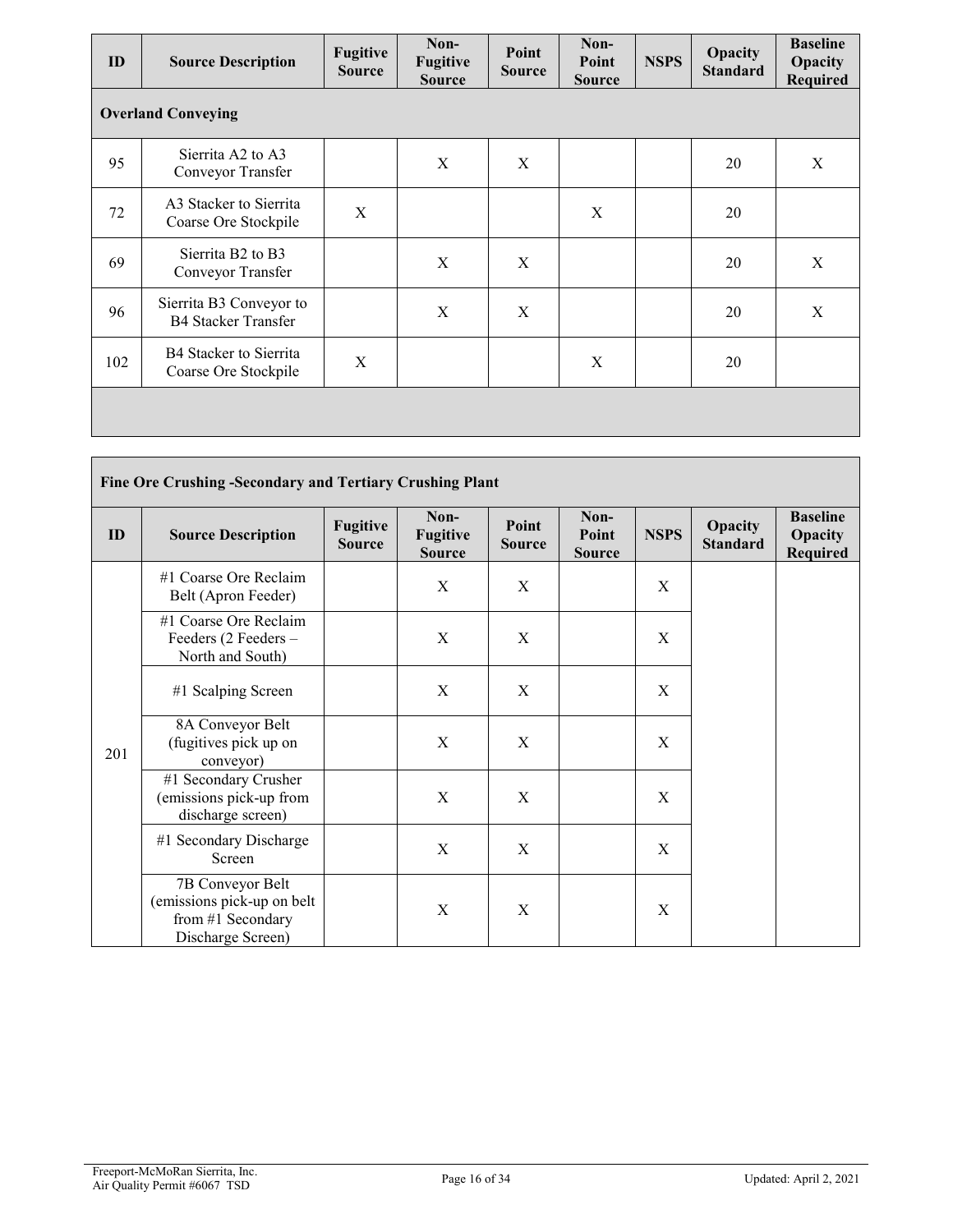| ID  | <b>Source Description</b>                                                                  | <b>Fugitive</b><br><b>Source</b> | Non-<br><b>Fugitive</b><br><b>Source</b> | Point<br><b>Source</b> | Non-<br>Point<br><b>Source</b> | <b>NSPS</b> | Opacity<br><b>Standard</b> | <b>Baseline</b><br>Opacity<br>Required |
|-----|--------------------------------------------------------------------------------------------|----------------------------------|------------------------------------------|------------------------|--------------------------------|-------------|----------------------------|----------------------------------------|
| 201 | RB-1 Conveyor Belt<br>(emissions pick-up on belt<br>from #1 Secondary<br>Discharge Screen) |                                  | X                                        | $\mathbf X$            |                                | X           |                            |                                        |
|     | #1 Secondary Dust<br>Collector                                                             |                                  | $\boldsymbol{\mathrm{X}}$                | X                      |                                | X           | 7%                         | X                                      |
|     | #2 Coarse Ore Reclaim<br>Belt (Apron Feeder)                                               |                                  | $\boldsymbol{\mathrm{X}}$                | X                      |                                | $\mathbf X$ |                            |                                        |
|     | #2 Coarse Ore Reclaim<br>Feeders (2 Feeders -<br>North and South)                          |                                  | $\boldsymbol{\mathrm{X}}$                | X                      |                                | X           |                            |                                        |
|     | #2 Scalping Screen                                                                         |                                  | $\boldsymbol{\mathrm{X}}$                | X                      |                                | X           | 10% from<br>bldg           |                                        |
|     | 8A Conveyor Belt<br>(fugitive emissions pick-<br>up on conveyor belt)                      |                                  | X                                        | X                      |                                | X           |                            |                                        |
| 202 | #2 Secondary Crusher<br>(emissions pick-up from<br>discharge screen)                       |                                  | X                                        | X                      |                                | X           |                            |                                        |
|     | #2 Secondary Discharge<br>Screen                                                           |                                  | X                                        | X                      |                                | X           |                            |                                        |
|     | 7B Conveyor Belt<br>(emissions pick-up on belt<br>from #2 Secondary<br>Discharge Screen)   |                                  | X                                        | X                      |                                | X           |                            |                                        |
|     | RB-1 Conveyor Belt<br>(emissions pick-up on belt<br>from #2 Secondary<br>Discharge Screen) |                                  | X                                        | $\mathbf X$            |                                | X           |                            |                                        |
|     | #2 Secondary Dust<br>Collector - VENTED<br><b>INDOORS</b>                                  |                                  | $\mathbf X$                              | X                      |                                | $\mathbf X$ |                            |                                        |
|     | #3 Coarse Ore Reclaim<br>Belt (Apron Feeder)                                               |                                  | X                                        | X                      |                                | $\mathbf X$ |                            |                                        |
| 203 | #3 Coarse Ore Reclaim<br>Feeders (2 Feeders -<br>North and South)                          |                                  | X                                        | X                      |                                | $\mathbf X$ |                            |                                        |
|     | #3 Scalping Screen                                                                         |                                  | X                                        | X                      |                                | $\mathbf X$ |                            |                                        |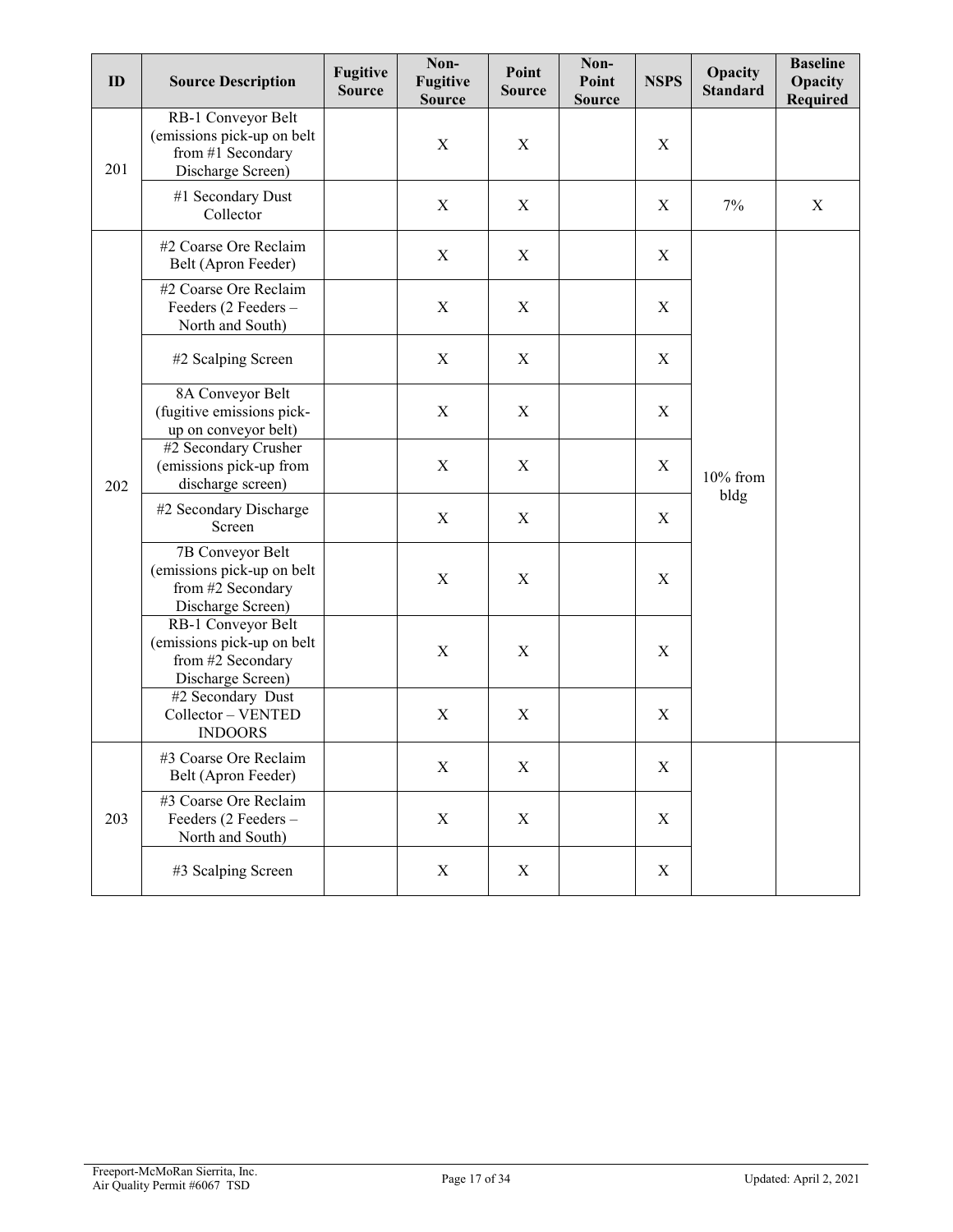| ID  | <b>Source Description</b>                                                     | <b>Fugitive</b><br><b>Source</b> | Non-<br><b>Fugitive</b><br><b>Source</b> | Point<br><b>Source</b> | Non-<br>Point<br><b>Source</b> | <b>NSPS</b> | Opacity<br><b>Standard</b> | <b>Baseline</b><br>Opacity<br>Required |
|-----|-------------------------------------------------------------------------------|----------------------------------|------------------------------------------|------------------------|--------------------------------|-------------|----------------------------|----------------------------------------|
|     | 8A Conveyor Belt<br>(fugitive emissions pick-<br>up on conveyor belt)         |                                  | X                                        | X                      |                                | $\mathbf X$ |                            |                                        |
| 203 | #3 Secondary Crusher<br>(emissions pick-up from<br>discharge screen)          |                                  | X                                        | $\mathbf X$            |                                | X           |                            |                                        |
|     | #3 Secondary Discharge<br>Screen                                              |                                  | $\mathbf X$                              | $\mathbf X$            |                                | $\mathbf X$ |                            |                                        |
|     | 7B Conveyor (emissions<br>P.U. on belt from #3 Sec.<br>Disch. Screen)         |                                  | $\boldsymbol{X}$                         | X                      |                                | $\mathbf X$ |                            |                                        |
|     | RB-1 Conveyor<br>(emissions P.U. on belt<br>from #3 Sec. Disch.<br>Screen)    |                                  | $\mathbf X$                              | $\mathbf X$            |                                | $\mathbf X$ |                            |                                        |
|     | #3 Secondary Dust<br>Collector                                                |                                  | $\mathbf X$                              | $\mathbf X$            |                                |             | 7%                         | $\mathbf X$                            |
|     | #4 Coarse Ore Reclaim<br>Belt (Apron Feeder)                                  |                                  | $\mathbf X$                              | X                      |                                | X           |                            |                                        |
|     | #4 Coarse Ore Reclaim<br>Feeders (2 Feeders -<br>North and South)             |                                  | $\boldsymbol{X}$                         | $\mathbf X$            |                                | $\mathbf X$ |                            |                                        |
|     | #4 Scalping Screen                                                            |                                  | $\mathbf X$                              | $\mathbf X$            |                                | $\mathbf X$ |                            |                                        |
|     | 8A Conveyor (fugitive<br>emissions pick-up on<br>conveyor belt)               |                                  | $\mathbf X$                              | $\mathbf X$            |                                | $\mathbf X$ |                            |                                        |
| 204 | #4 Secondary Crusher<br>(emissions pick-up from<br>discharge screen)          |                                  | $\mathbf X$                              | $\mathbf X$            |                                | $\mathbf X$ | 10% from<br>bldg           |                                        |
|     | #4 Secondary Discharge<br>Screen                                              |                                  | $\mathbf X$                              | $\mathbf X$            |                                | $\mathbf X$ |                            |                                        |
|     | 7B Conveyor (emissions<br>pick-up on belt from #4<br>Sec. Disch. Screen)      |                                  | X                                        | X                      |                                | X           |                            |                                        |
|     | RB-1 Conveyor<br>(emissions pick-up on belt<br>from #4 Sec. Disch.<br>Screen) |                                  | X                                        | X                      |                                | X           |                            |                                        |
|     | #4 Secondary Dust<br>Collector -<br><b>VENTED</b><br><b>INDOORS</b>           |                                  | $\mathbf X$                              | X                      |                                | $\mathbf X$ |                            |                                        |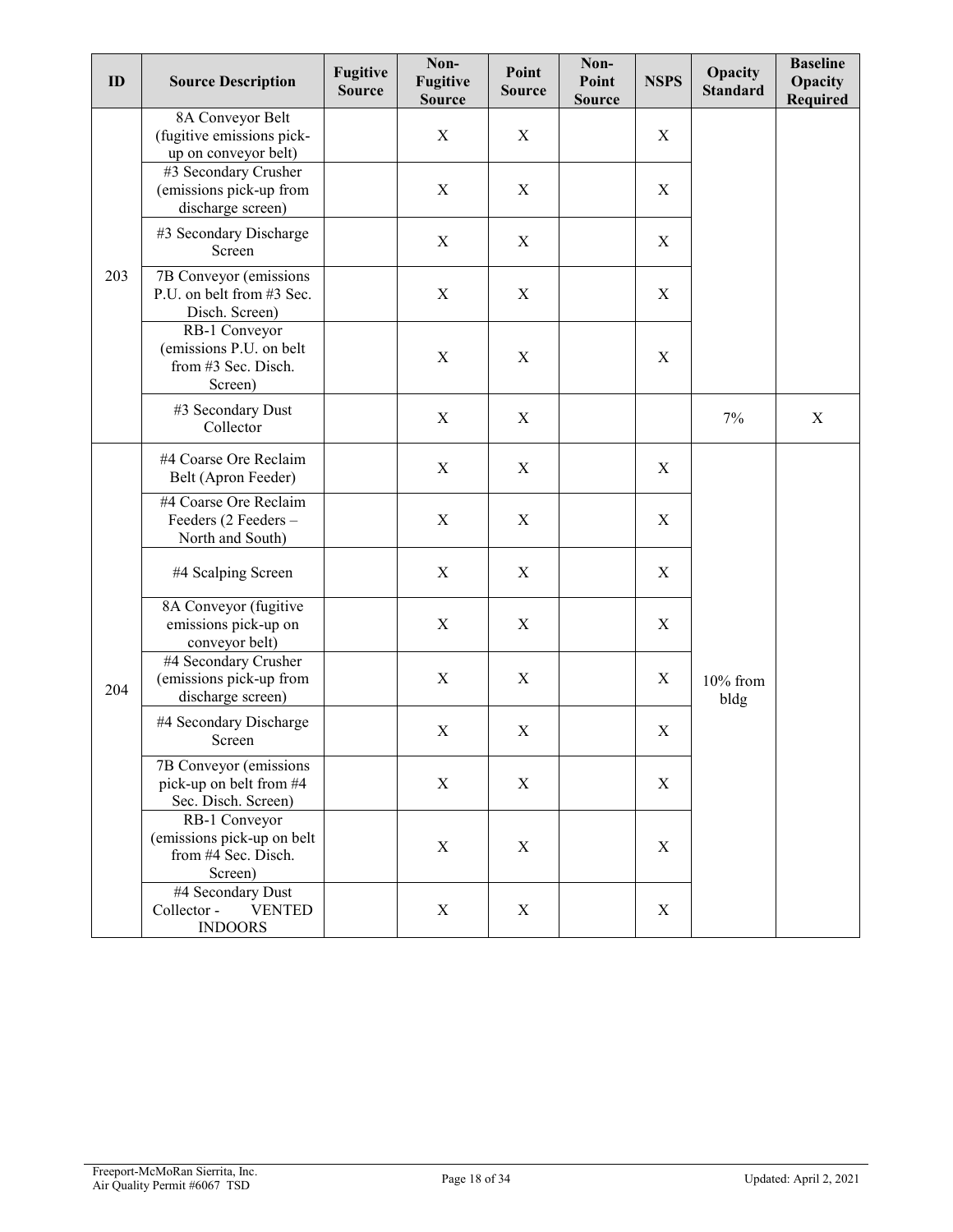| ID  | <b>Source Description</b>                                                      | <b>Fugitive</b><br><b>Source</b> | Non-<br><b>Fugitive</b><br><b>Source</b> | Point<br><b>Source</b> | Non-<br>Point<br><b>Source</b> | <b>NSPS</b>      | Opacity<br><b>Standard</b> | <b>Baseline</b><br>Opacity<br><b>Required</b> |
|-----|--------------------------------------------------------------------------------|----------------------------------|------------------------------------------|------------------------|--------------------------------|------------------|----------------------------|-----------------------------------------------|
|     | Coarse Ore Bin                                                                 |                                  | X                                        |                        |                                | $\boldsymbol{X}$ |                            |                                               |
|     | #1 Tertiary Crusher<br>Feeder Belt                                             |                                  | X                                        | X                      |                                | X                |                            |                                               |
|     | No. 1 Tertiary Crusher<br>(emissions pick-up at feed<br>chute)                 |                                  | $\mathbf X$                              | $\mathbf X$            |                                | $\mathbf X$      |                            |                                               |
| 301 | No. 1 Tertiary Discharge<br>Screen                                             |                                  | X                                        | X                      |                                | X                |                            |                                               |
|     | 7B Conveyor (emissions<br>pick-up on belt from #1<br>Tertiary Disch. Screen)   |                                  | $\boldsymbol{X}$                         | X                      |                                | X                |                            |                                               |
|     | RB-1 Conveyor<br>(emissions pick-up on belt<br>from #1 Tert. Disch.<br>Screen) |                                  | $\mathbf X$                              | X                      |                                | $\mathbf X$      |                            |                                               |
|     | #1 Tertiary Dust Collector                                                     |                                  | $\mathbf X$                              | X                      |                                | X                | 7%                         | $\mathbf X$                                   |
|     | Coarse Ore Bin                                                                 |                                  | $\mathbf X$                              |                        |                                | $\boldsymbol{X}$ |                            |                                               |
|     | #2 Tertiary Crusher<br>Feeder Belt                                             |                                  | $\mathbf X$                              | X                      |                                | $\mathbf X$      |                            |                                               |
|     | #2 Tertiary Crusher                                                            |                                  | $\mathbf X$                              | X                      |                                | $\mathbf X$      |                            |                                               |
| 302 | #2 Tertiary Discharge<br>Screen                                                |                                  | X                                        | $\mathbf X$            |                                | $\mathbf X$      |                            |                                               |
|     | 7B Conveyor (emissions<br>pick-up on belt from #2<br>Tert. Disch. Screen)      |                                  | $\mathbf X$                              | X                      |                                | X                |                            |                                               |
|     | RB-1 Conveyor<br>(emissions pick-up on belt<br>from #2 Tert. Disch.<br>Screen) |                                  | $\mathbf X$                              | $\mathbf X$            |                                | $\mathbf X$      |                            |                                               |
|     | #2 Tertiary Dust Collector                                                     |                                  | X                                        | X                      |                                | X                | 7%                         | $\mathbf X$                                   |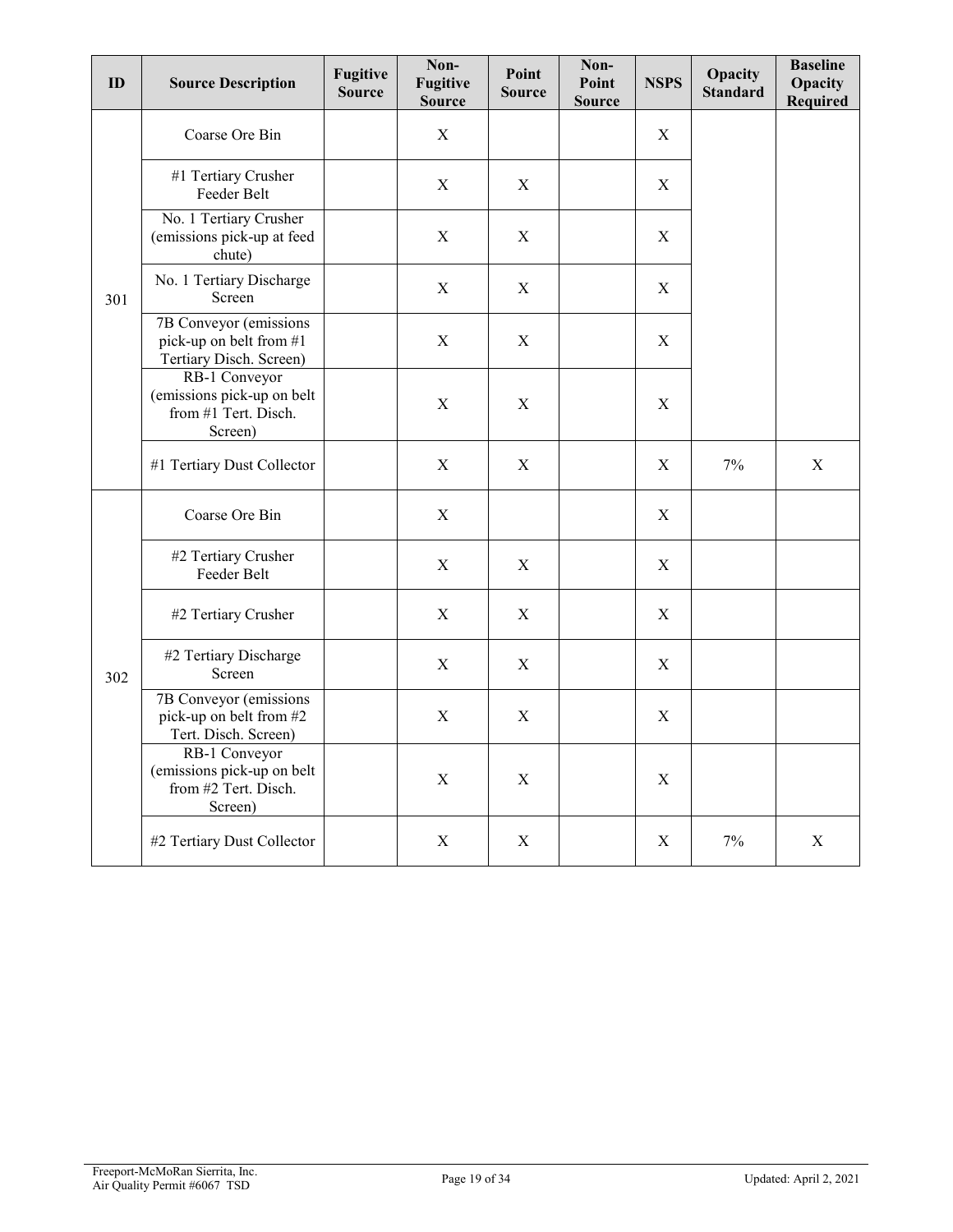| ID  | <b>Source Description</b>                                                       | <b>Fugitive</b><br><b>Source</b> | Non-<br><b>Fugitive</b><br><b>Source</b> | Point<br><b>Source</b> | Non-<br>Point<br><b>Source</b> | <b>NSPS</b> | Opacity<br><b>Standard</b> | <b>Baseline</b><br>Opacity<br>Required |
|-----|---------------------------------------------------------------------------------|----------------------------------|------------------------------------------|------------------------|--------------------------------|-------------|----------------------------|----------------------------------------|
|     | Coarse Ore Bin                                                                  |                                  | $\boldsymbol{\mathrm{X}}$                |                        |                                | X           |                            |                                        |
|     | #3 Tertiary Crusher<br>Feeder Belt                                              |                                  | X                                        | X                      |                                | X           |                            |                                        |
|     | No. 3 Tertiary Crusher<br>(emissions pick-up at feed<br>chute)                  |                                  | X                                        | X                      |                                | $\mathbf X$ |                            |                                        |
| 303 | #3 Tertiary Discharge<br>Screen                                                 |                                  | X                                        | X                      |                                | X           |                            |                                        |
|     | 7B Conveyor (emissions<br>pick-up on belt from #3<br>Tert. Disc. Screen)        |                                  | X                                        | X                      |                                | X           |                            |                                        |
|     | RB-1 Conveyor<br>(emissions pick-up on belt<br>from #3 Tert. DiscH.<br>Screen)  |                                  | $\mathbf X$                              | X                      |                                | $\mathbf X$ |                            |                                        |
|     | #3 Tertiary Dust Collector                                                      |                                  | X                                        | X                      |                                | $\mathbf X$ | $7\%$                      | $\mathbf X$                            |
|     | Coarse Ore Bin                                                                  |                                  | $\boldsymbol{\mathrm{X}}$                |                        |                                | X           |                            |                                        |
|     | #4 Tertiary Crusher<br>Feeder Belt                                              |                                  | X                                        | X                      |                                | X           |                            |                                        |
|     | #4 Tertiary Crusher<br>(emissions pick-up at feed<br>chute)                     |                                  | X                                        | X                      |                                | X           |                            |                                        |
| 304 | #4 Tertiary Discharge<br>Screen                                                 |                                  | $\mathbf X$                              | X                      |                                | $\mathbf X$ |                            |                                        |
|     | 7B Conveyor Belt<br>(emissions pick-up from<br>#4 Tertiary Discharge<br>Screen) |                                  | X                                        | X                      |                                | X           |                            |                                        |
|     | RB-1 Conveyor<br>(emissions pick-up on belt<br>from #4 Tert. Disch.<br>Screen)  |                                  | $\boldsymbol{\mathrm{X}}$                | X                      |                                | $\mathbf X$ |                            |                                        |
|     | #4 Tertiary Dust Collector                                                      |                                  | $\boldsymbol{\mathrm{X}}$                | $\mathbf X$            |                                | $\mathbf X$ | 7%                         | $\mathbf X$                            |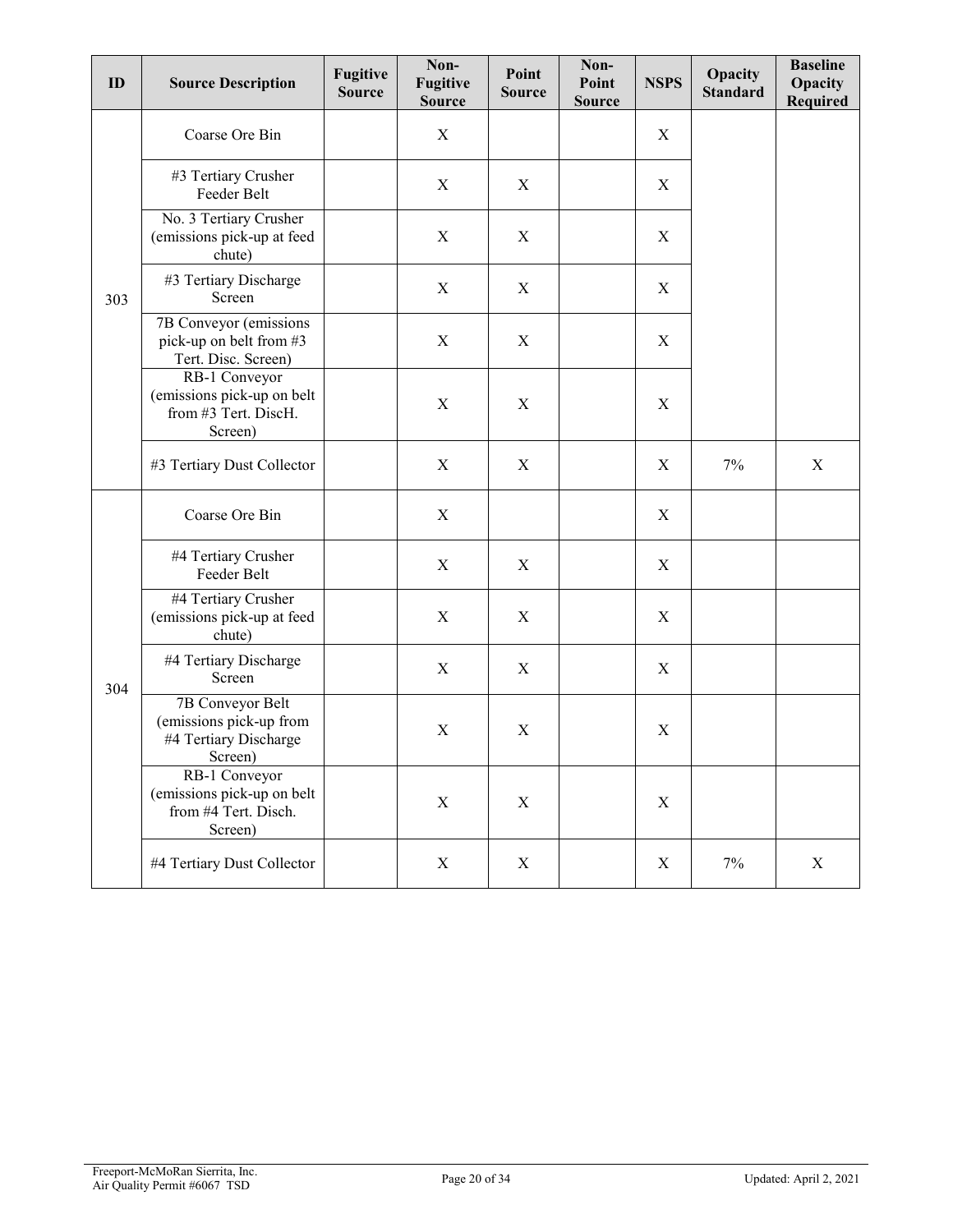| ID  | <b>Source Description</b>                                                       | Fugitive<br><b>Source</b> | Non-<br><b>Fugitive</b><br><b>Source</b> | Point<br><b>Source</b> | Non-<br>Point<br><b>Source</b> | <b>NSPS</b> | Opacity<br><b>Standard</b> | <b>Baseline</b><br>Opacity<br><b>Required</b> |
|-----|---------------------------------------------------------------------------------|---------------------------|------------------------------------------|------------------------|--------------------------------|-------------|----------------------------|-----------------------------------------------|
|     | Coarse Ore Bin                                                                  |                           | X                                        |                        |                                | X           |                            |                                               |
|     | #5 Tertiary Crusher<br>Feeder Belt                                              |                           | $\boldsymbol{X}$                         | X                      |                                | X           |                            |                                               |
|     | No. 5 Tertiary Crusher                                                          |                           | X                                        | X                      |                                | X           |                            |                                               |
| 305 | No. 5 Tertiary Discharge<br>Screen                                              |                           | $\boldsymbol{X}$                         | X                      |                                | $\mathbf X$ |                            |                                               |
|     | 7B Conveyor Belt<br>(emissions pick-up from<br>#5 Tertiary Discharge<br>Screen) |                           | $\boldsymbol{X}$                         | X                      |                                | X           |                            |                                               |
|     | RB-1 Conveyor<br>(emissions pick-up on belt<br>from #5 Tert. Disch.<br>Screen)  |                           | $\mathbf X$                              | X                      |                                | X           |                            |                                               |
|     | #5 Tertiary Dust Collector                                                      |                           | X                                        | X                      |                                |             | 7%                         | X                                             |
|     | Coarse Ore Bin                                                                  |                           | X                                        |                        |                                | $\mathbf X$ |                            |                                               |
|     | #6 Tertiary Crusher<br>Feeder Belt                                              |                           | X                                        | X                      |                                | $\mathbf X$ |                            |                                               |
|     | #6 Tertiary Crusher<br>(emissions pick-up at feed<br>chute)                     |                           | $\boldsymbol{\mathrm{X}}$                | X                      |                                | X           |                            |                                               |
| 306 | #6 Tertiary Discharge<br>Screen                                                 |                           | $\mathbf X$                              | X                      |                                | X           |                            |                                               |
|     | 7B Conveyor (emissions<br>pick-up on belt from #6<br>Tert Disch. Screen)        |                           | X                                        | $\mathbf X$            |                                | X           |                            |                                               |
|     | RB-1 Conveyor<br>(emissions pick-up on belt<br>from #6 Tert. Disch.<br>Screen)  |                           | $\mathbf X$                              | X                      |                                | $\mathbf X$ |                            |                                               |
|     | #6 Tertiary Dust Collector                                                      |                           | $\boldsymbol{\mathrm{X}}$                | X                      |                                | $\mathbf X$ | $7\%$                      | $\boldsymbol{\mathrm{X}}$                     |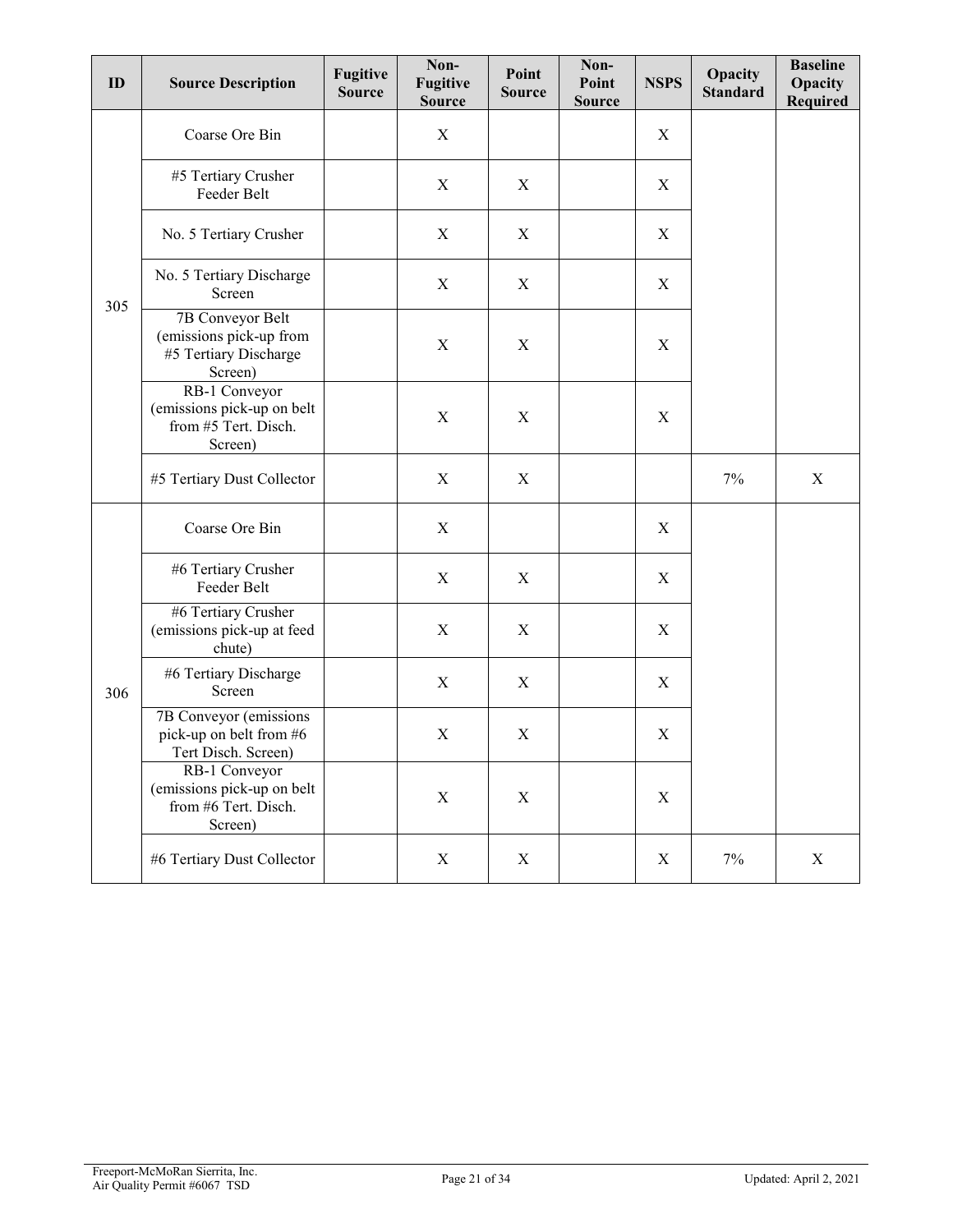| ID  | <b>Source Description</b>                                                       | <b>Fugitive</b><br><b>Source</b> | Non-<br><b>Fugitive</b><br><b>Source</b> | Point<br><b>Source</b> | Non-<br>Point<br><b>Source</b> | <b>NSPS</b> | Opacity<br><b>Standard</b> | <b>Baseline</b><br>Opacity<br><b>Required</b> |
|-----|---------------------------------------------------------------------------------|----------------------------------|------------------------------------------|------------------------|--------------------------------|-------------|----------------------------|-----------------------------------------------|
|     | Coarse Ore Bin                                                                  |                                  | X                                        |                        |                                | X           |                            |                                               |
|     | #7 Tertiary Crusher<br>Feeder Belt                                              |                                  | X                                        | X                      |                                | X           |                            |                                               |
|     | No. 7 Tertiary Crusher<br>(emissions pick-up at feed<br>chute)                  |                                  | X                                        | X                      |                                | X           |                            |                                               |
| 307 | No. 7 Tertiary Discharge<br>Screen                                              |                                  | X                                        | X                      |                                | X           |                            |                                               |
|     | 7B Conveyor (emissions<br>pick-up on belt from #7<br>Tert. Disch. Screen)       |                                  | X                                        | X                      |                                | X           |                            |                                               |
|     | RB-1 Conveyor<br>(emissions pick-up on belt<br>from #7 Tert. Disch.<br>Screen)  |                                  | $\mathbf X$                              | $\mathbf X$            |                                | $\mathbf X$ |                            |                                               |
|     | #7 Tertiary Dust Collector                                                      |                                  | X                                        | X                      |                                | X           | 7%                         | $\mathbf X$                                   |
|     | Coarse Ore Bin                                                                  |                                  | X                                        | X                      |                                | X           |                            |                                               |
|     | #8 Tertiary Crusher<br>Feeder Belt                                              |                                  | X                                        | X                      |                                | X           |                            |                                               |
|     | #8 Tertiary Crusher                                                             |                                  | X                                        | X                      |                                | $\mathbf X$ |                            |                                               |
|     | #8 Tertiary Discharge<br>Screen                                                 |                                  | X                                        | X                      |                                | X           |                            |                                               |
| 308 | 7B Conveyor Belt<br>(emissions pick-up from<br>#8 Tertiary Discharge<br>Screen) |                                  | X                                        | X                      |                                | X           |                            |                                               |
|     | RB-1 Conveyor<br>(emissions pick-up on belt<br>from #8 Tert. Disch.<br>Screen)  |                                  | X                                        | $\mathbf X$            |                                | $\mathbf X$ |                            |                                               |
|     | #8 Tertiary Dust Collector                                                      |                                  | X                                        | X                      |                                | $\mathbf X$ | $7\%$                      | X                                             |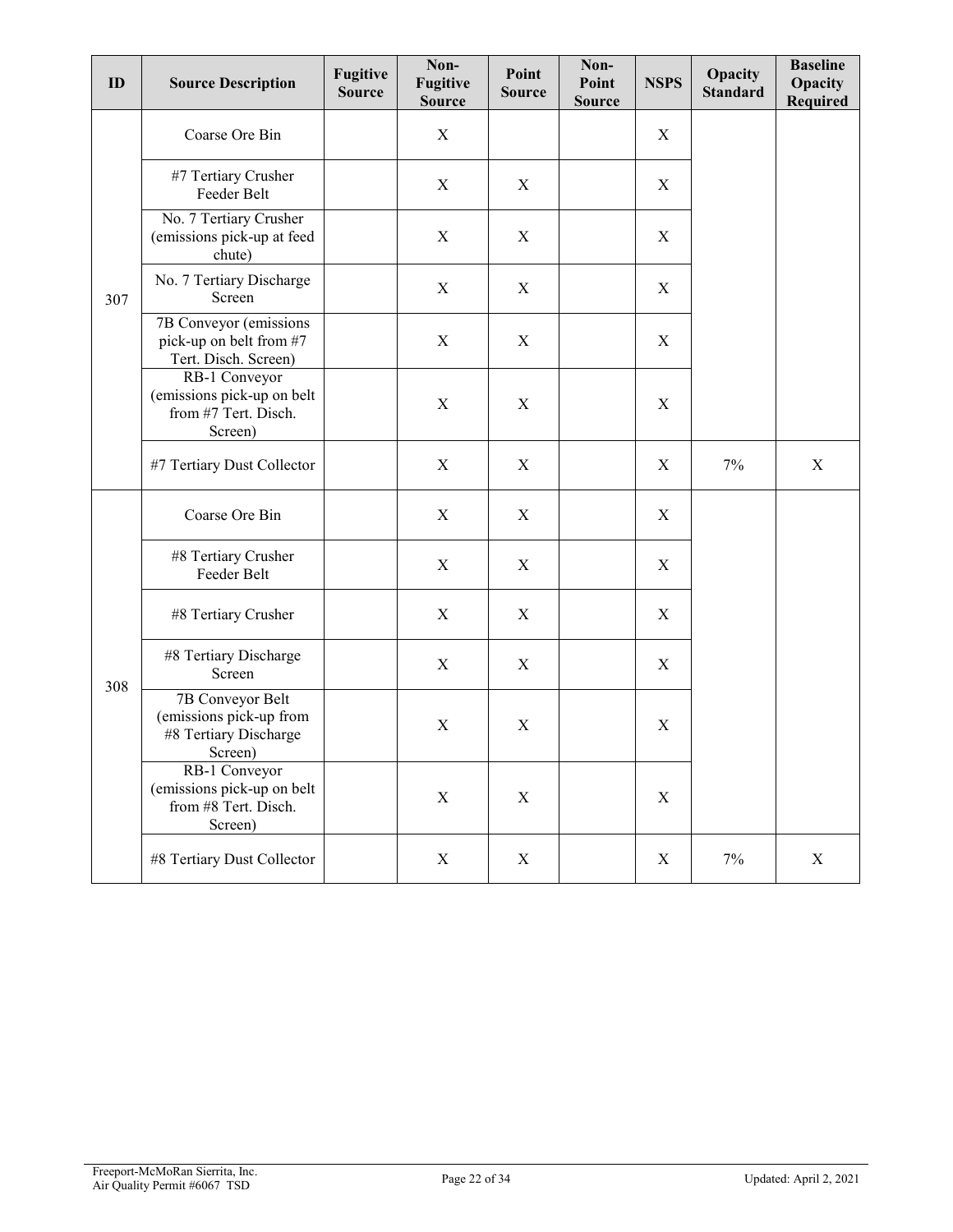| ID  | <b>Source Description</b>                                                        | <b>Fugitive</b><br><b>Source</b> | Non-<br><b>Fugitive</b><br><b>Source</b> | Point<br><b>Source</b> | Non-<br>Point<br><b>Source</b> | <b>NSPS</b> | Opacity<br><b>Standard</b> | <b>Baseline</b><br>Opacity<br><b>Required</b> |
|-----|----------------------------------------------------------------------------------|----------------------------------|------------------------------------------|------------------------|--------------------------------|-------------|----------------------------|-----------------------------------------------|
|     | Coarse Ore Bin                                                                   |                                  | X                                        |                        |                                | X           |                            |                                               |
|     | #9 Tertiary Crusher<br>Feeder Belt                                               |                                  | X                                        | X                      |                                | X           |                            |                                               |
|     | No. 9 Tertiary Crusher<br>(emissions pick-up at feed<br>chute)                   |                                  | X                                        | X                      |                                | X           |                            |                                               |
| 309 | No. 9 Tertiary Discharge<br>Screen                                               |                                  | X                                        | X                      |                                | X           |                            |                                               |
|     | 7B Conveyor (emissions<br>pick-up on belt from #9<br>Tert. Disch. Screen)        |                                  | X                                        | X                      |                                | X           |                            |                                               |
|     | RB-1 Conveyor<br>(emissions pick-up on belt<br>from #9 Tert. Disch.<br>Screen)   |                                  | $\mathbf X$                              | X                      |                                | $\mathbf X$ |                            |                                               |
|     | #9 Tertiary Dust Collector                                                       |                                  | X                                        | X                      |                                | X           | 7%                         | $\mathbf X$                                   |
|     | Coarse Ore Bin                                                                   |                                  | X                                        |                        |                                | X           |                            |                                               |
|     | #10 Tertiary Crusher<br>Feeder Belt                                              |                                  | X                                        | X                      |                                | X           |                            |                                               |
|     | No. 10 Tertiary Crusher                                                          |                                  | X                                        | X                      |                                | $\mathbf X$ |                            |                                               |
|     | No. 10 Tertiary Discharge<br>Screen                                              |                                  | X                                        | X                      |                                | X           |                            |                                               |
| 310 | 7B Conveyor Belt<br>(emissions pick-up from<br>#10 Tertiary Discharge<br>Screen) |                                  | X                                        | X                      |                                | X           |                            |                                               |
|     | RB-1 Conveyor<br>(emissions pick-up on belt<br>from #10 Tert. Disch.<br>Screen)  |                                  | $\mathbf X$                              | $\mathbf X$            |                                | $\mathbf X$ |                            |                                               |
|     | #10 Tertiary Dust<br>Collector                                                   |                                  | X                                        | X                      |                                | $\mathbf X$ | $7\%$                      | X                                             |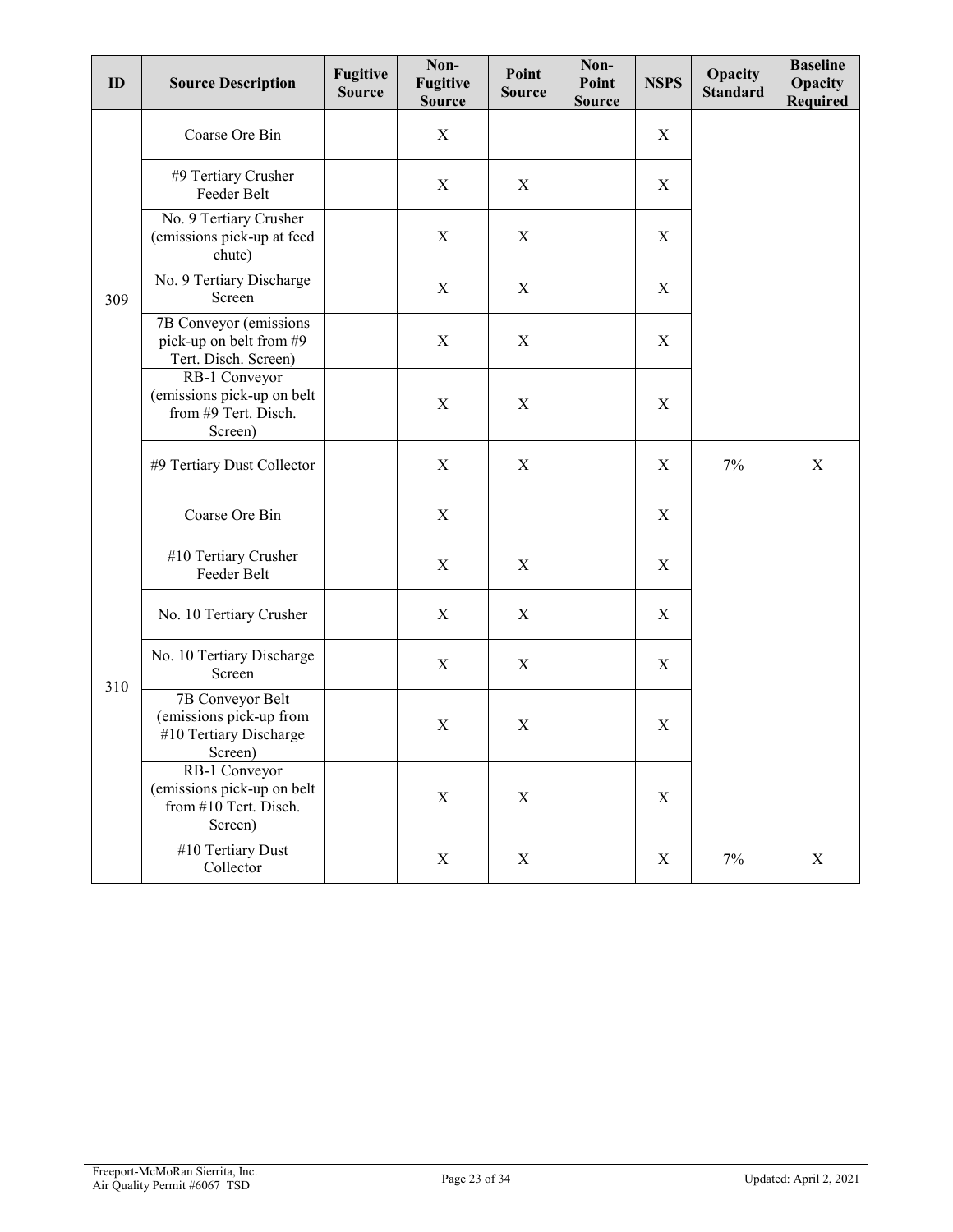| ID  | <b>Source Description</b>                                           | <b>Fugitive</b><br><b>Source</b> | Non-<br><b>Fugitive</b><br><b>Source</b> | Point<br><b>Source</b> | Non-<br>Point<br><b>Source</b> | <b>NSPS</b> | Opacity<br><b>Standard</b> | <b>Baseline</b><br>Opacity<br>Required |
|-----|---------------------------------------------------------------------|----------------------------------|------------------------------------------|------------------------|--------------------------------|-------------|----------------------------|----------------------------------------|
|     | 7A/7B Conveyor Transfer<br>Point                                    |                                  | $\mathbf X$                              | X                      |                                | $\mathbf X$ |                            |                                        |
|     | 7C Head Pulley                                                      |                                  | $\mathbf X$                              | $\mathbf X$            |                                |             |                            |                                        |
| 311 | 8D/RB-1 (RB-1 was<br>formerly 8B) Conveyor<br><b>Transfer Point</b> |                                  | X                                        | X                      |                                | X           |                            |                                        |
|     | RB-4 to RB-5 Conveyor<br><b>Transfer Pt</b>                         |                                  | X                                        | X                      |                                | X           |                            |                                        |
|     | RB-5 to 8B Conveyor<br><b>Transfer Point</b>                        |                                  | X                                        | $\mathbf X$            |                                | $\mathbf X$ |                            |                                        |
|     | <b>CTP Dust Collector</b><br>(Existing No. 12)                      |                                  | X                                        | X                      |                                | X           | 7%                         | $\mathbf X$                            |
|     | 7B to 7C Conveyor<br><b>Transfer Point</b>                          |                                  | $\mathbf X$                              | X                      |                                | $\mathbf X$ |                            |                                        |
| 312 | 7C Conveyor Belt                                                    |                                  | $\mathbf X$                              | X                      |                                |             |                            |                                        |
|     | <b>Transfer House Dust</b><br>Collector                             |                                  | $\mathbf X$                              | X                      |                                | X           | $7\%$                      | $\mathbf X$                            |
|     | #1 HPGR Crusher                                                     |                                  | X                                        | X                      |                                | X           |                            |                                        |
|     | <b>HPGR Product Conveyor</b><br>$RB-4$                              |                                  | $\mathbf X$                              | X                      |                                |             |                            |                                        |
|     | (Discharge of Crusher to<br>Conveyor)                               |                                  | $\mathbf X$                              | $\mathbf X$            |                                |             |                            |                                        |
| 401 | #1 HPGR Belt Feeder<br>$RFB-1$                                      |                                  | $\mathbf X$                              | X                      |                                |             |                            |                                        |
|     | HPGR Fine Ore Bin                                                   |                                  | X                                        | X                      |                                | X           |                            |                                        |
|     | #1 HPGR Dust Collector                                              |                                  | $\mathbf X$                              | X                      |                                |             | 7%                         | $\mathbf X$                            |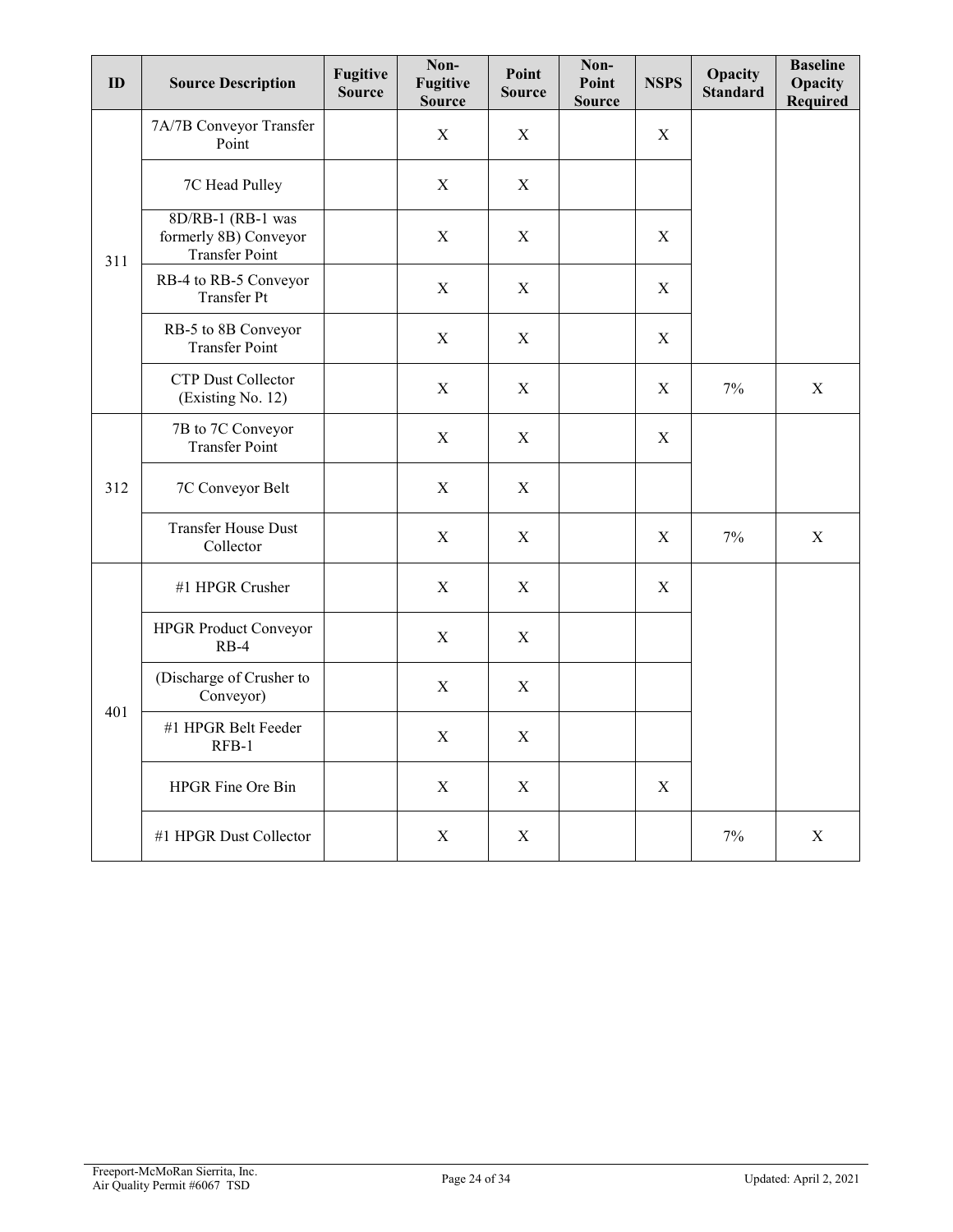| ID          | <b>Source Description</b>                        | <b>Fugitive</b><br><b>Source</b> | Non-<br><b>Fugitive</b><br><b>Source</b> | Point<br><b>Source</b> | Non-<br>Point<br><b>Source</b> | <b>NSPS</b> | Opacity<br><b>Standard</b> | <b>Baseline</b><br>Opacity<br>Required        |
|-------------|--------------------------------------------------|----------------------------------|------------------------------------------|------------------------|--------------------------------|-------------|----------------------------|-----------------------------------------------|
|             | Fine Ore Storage and Handling and Sierrita Mills |                                  |                                          |                        |                                |             |                            |                                               |
| 009-<br>017 | Fine Ore Bin and Tripper<br>Conveyor             |                                  | X                                        | $\mathbf X$            |                                |             |                            |                                               |
| 009         | #1 Baghouse - Sierrita<br>Fine Ore Bin           |                                  | X                                        | X                      |                                |             | 20%                        | X                                             |
| 010         | #2 Baghouse - Sierrita<br>Fine Ore Bin           |                                  | $\mathbf X$                              | $\boldsymbol{X}$       |                                |             | 20%                        | $\mathbf X$                                   |
| 011         | #3 Baghouse - Sierrita<br>Fine Ore Bin           |                                  | $\mathbf X$                              | $\boldsymbol{X}$       |                                |             | 20%                        | $\mathbf X$                                   |
| 012         | #4 Baghouse - Sierrita<br>Fine Ore Bin           |                                  | $\boldsymbol{X}$                         | $\boldsymbol{X}$       |                                |             | 20%                        | X                                             |
| ID          | <b>Source Description</b>                        | <b>Fugitive</b><br><b>Source</b> | Non-<br><b>Fugitive</b><br><b>Source</b> | Point<br><b>Source</b> | Non-<br>Point<br><b>Source</b> | <b>NSPS</b> | Opacity<br><b>Standard</b> | <b>Baseline</b><br>Opacity<br><b>Required</b> |
| 013         | #5 Baghouse - Sierrita<br>Fine Ore Bin           |                                  | $\boldsymbol{X}$                         | $\boldsymbol{X}$       |                                |             | 20%                        | X                                             |
| 014         | #6 Baghouse - Sierrita<br>Fine Ore Bin           |                                  | $\mathbf X$                              | $\boldsymbol{X}$       |                                |             | 20%                        | X                                             |
| 015         | #7 Baghouse - Sierrita<br>Fine Ore Bin           |                                  | X                                        | $\boldsymbol{X}$       |                                |             | 20%                        | X                                             |
| 016         | #8 Baghouse - Sierrita<br>Fine Ore Bin           |                                  | $\mathbf X$                              | $\boldsymbol{X}$       |                                |             | 20%                        | $\mathbf X$                                   |
| 017         | #9 Baghouse - Sierrita<br>Fine Ore Bin           |                                  | $\mathbf X$                              | $\mathbf X$            |                                |             | 20%                        | $\mathbf X$                                   |
|             | #0 Fine Ore Feeder Belts<br>(3ea.)               |                                  | $\mathbf X$                              | $\mathbf X$            |                                |             |                            |                                               |
| 018         | # 0 Mill Collector Belt                          |                                  | X                                        | X                      |                                |             |                            |                                               |
|             | # 0 Mill Feed Conveyor                           |                                  | X                                        | X                      |                                |             |                            |                                               |
|             | # 0 Wet Scrubber -<br>Sieritta Mill              |                                  | X                                        | X                      |                                |             | 20%                        | $\mathbf X$                                   |
|             | #1 Fine Ore Feeder Belts<br>(3 ea.)              |                                  | X                                        | $\boldsymbol{X}$       |                                |             |                            |                                               |
| 019         | #1 Mill Collector Belt                           |                                  | $\mathbf X$                              | $\mathbf X$            |                                |             |                            |                                               |
|             | #1 Mill Feed Conveyor                            |                                  | $\mathbf X$                              | X                      |                                |             |                            |                                               |
|             | #1 Wet Scrubber -<br>Sierrita Mill               |                                  | X                                        | X                      |                                |             | 20%                        | $\mathbf X$                                   |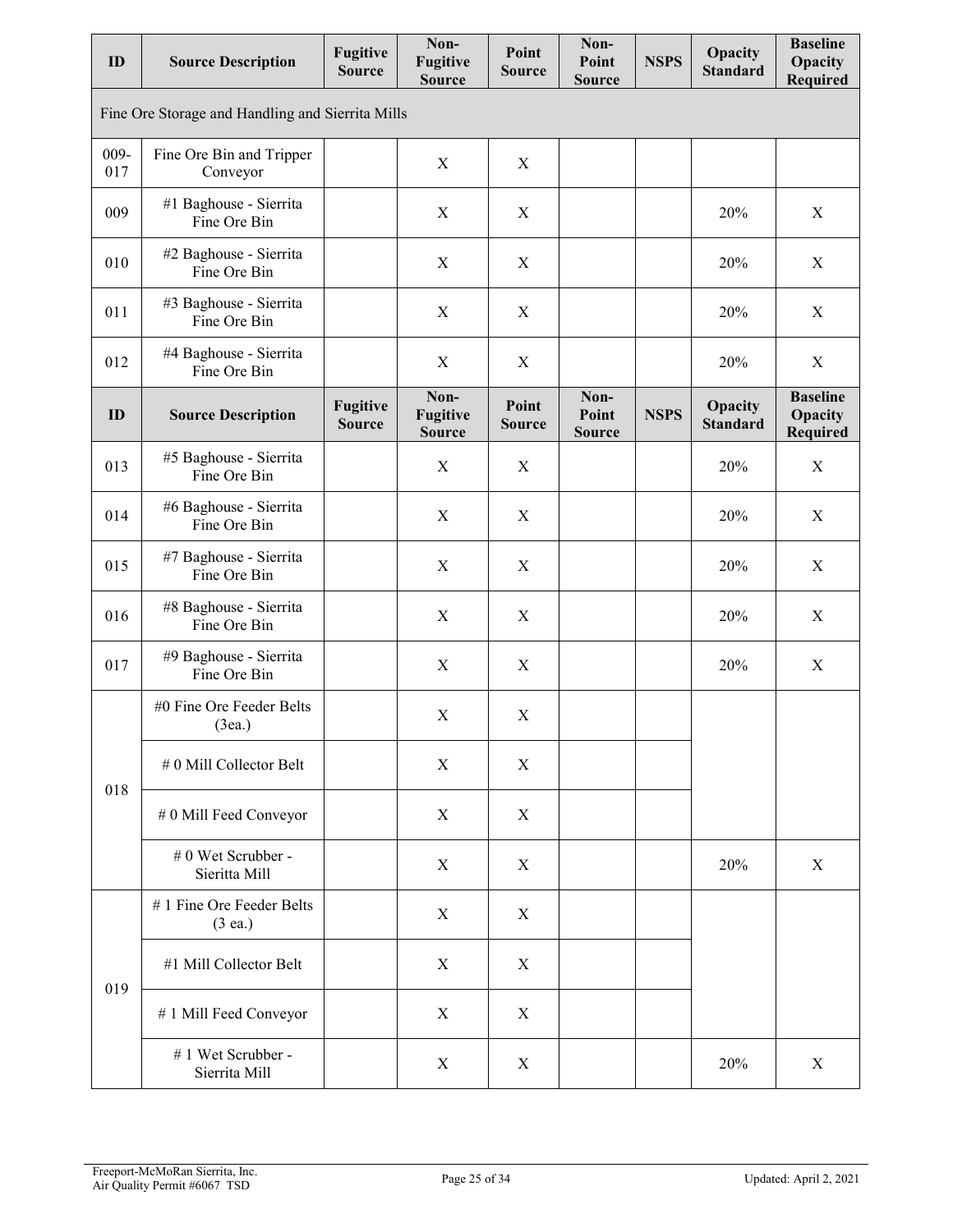| ID  | <b>Source Description</b>                      | Fugitive<br><b>Source</b> | Non-<br><b>Fugitive</b><br><b>Source</b> | Point<br><b>Source</b> | Non-<br>Point<br><b>Source</b> | <b>NSPS</b> | Opacity<br><b>Standard</b> | <b>Baseline</b><br>Opacity<br>Required |
|-----|------------------------------------------------|---------------------------|------------------------------------------|------------------------|--------------------------------|-------------|----------------------------|----------------------------------------|
|     | # 2 Fine Ore Feeder Belts<br>(4 ea.)           |                           | $\mathbf X$                              | X                      |                                |             |                            |                                        |
| 020 | #2 Mill Collector Belt                         |                           | $\mathbf X$                              | X                      |                                |             |                            |                                        |
|     | # 2 Mill Feed Conveyor                         |                           | X                                        | X                      |                                |             |                            |                                        |
|     | #2 Wet Scrubber -<br>Sierrita Mill             |                           | $\mathbf X$                              | X                      |                                |             | 20%                        | $\mathbf X$                            |
|     | #3 Fine Ore Feeder Belts<br>(4 ea.)            |                           | $\mathbf X$                              | X                      |                                |             |                            |                                        |
| 021 | #3 Mill Collector Belt                         |                           | X                                        | X                      |                                |             |                            |                                        |
|     | #3 Mill Feed Conveyor                          |                           | X                                        | X                      |                                |             |                            |                                        |
|     | # 3 Wet Scrubber -<br>Sierrita Mill            |                           | $\mathbf X$                              | X                      |                                |             | 20%                        | $\mathbf X$                            |
| 022 | #4 Fine Ore Feeder Belts<br>(4 ea.)            |                           | X                                        | X                      |                                |             |                            |                                        |
|     | #4 Mill Collector Belt                         |                           | X                                        | X                      |                                |             |                            |                                        |
|     | #4 Mill Feed Conveyor                          |                           | X                                        | X                      |                                |             |                            |                                        |
|     | #4 Wet Scrubber -<br>Sierrita Mill             |                           | $\mathbf X$                              | X                      |                                |             | 20%                        | $\mathbf X$                            |
|     | # 5 Fine Ore Feeder Belts<br>(4 ea.)           |                           | $\mathbf X$                              | X                      |                                |             |                            |                                        |
| 023 | # 5 Mill Collector Belt                        |                           | $\mathbf X$                              | $\mathbf X$            |                                |             |                            |                                        |
|     | # 5 Mill Feed Conveyor                         |                           | $\mathbf X$                              | X                      |                                |             |                            |                                        |
|     | # 5 Wet Scrubber -<br>Sierrita Mill            |                           | X                                        | X                      |                                |             | 20%                        | X                                      |
|     | # 6 Fine Ore Feeder Belts<br>$(4 \text{ ea.})$ |                           | X                                        | X                      |                                |             |                            |                                        |
|     | # 6 Mill Collector Belt                        |                           | X                                        | X                      |                                |             |                            |                                        |
| 024 | # 6 Mill Feed Conveyor                         |                           | X                                        | X                      |                                |             |                            |                                        |
|     | # 6 Wet Scrubber -<br>Sierrita Mill            |                           | $\mathbf X$                              | $\mathbf X$            |                                |             | 20%                        | $\mathbf X$                            |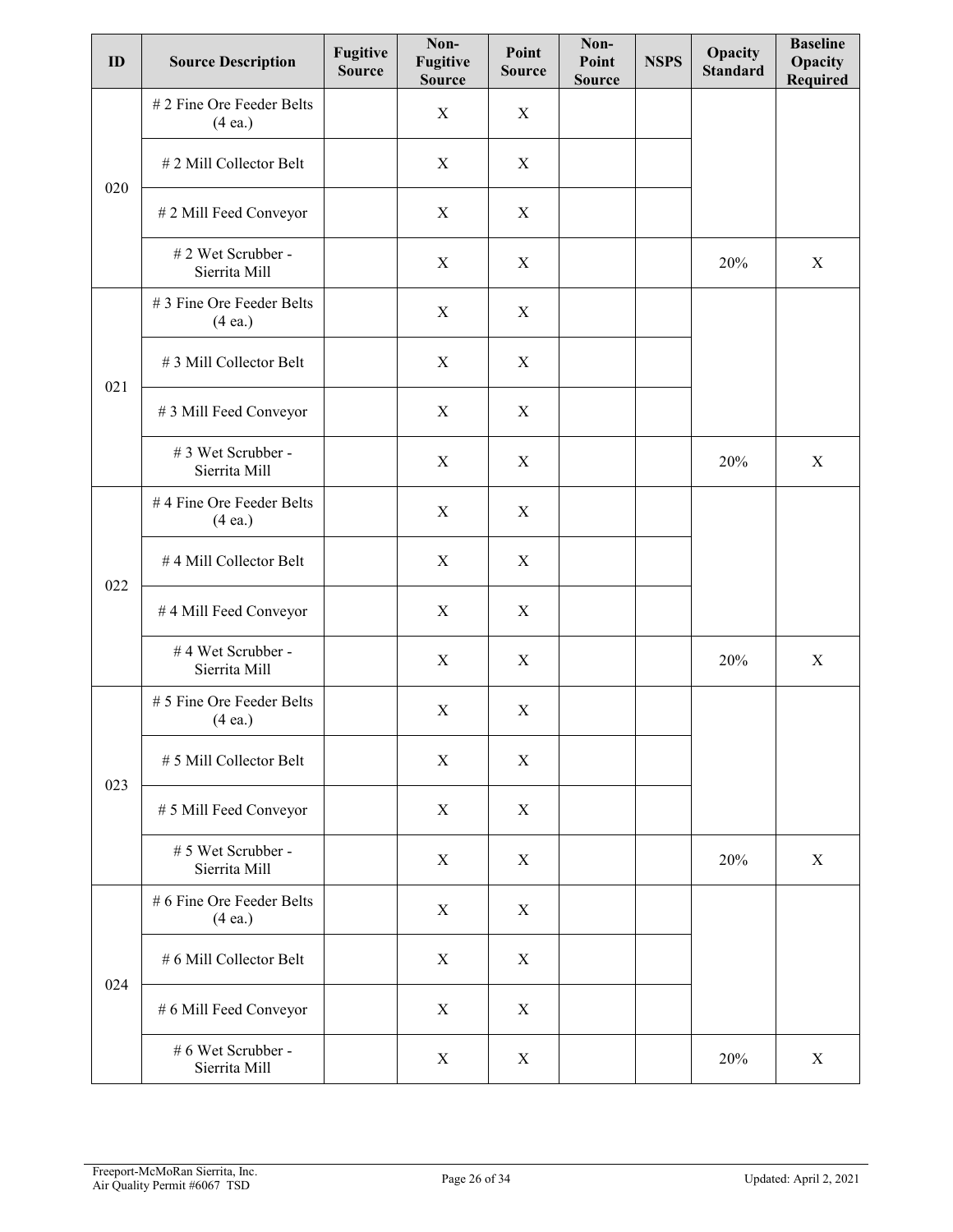| ID  | <b>Source Description</b>            | <b>Fugitive</b><br><b>Source</b> | Non-<br>Fugitive<br><b>Source</b> | Point<br><b>Source</b> | Non-<br>Point<br><b>Source</b> | <b>NSPS</b> | Opacity<br><b>Standard</b> | <b>Baseline</b><br>Opacity<br><b>Required</b> |
|-----|--------------------------------------|----------------------------------|-----------------------------------|------------------------|--------------------------------|-------------|----------------------------|-----------------------------------------------|
|     | #7 Fine Ore Feeder Belts<br>(4 ea.)  |                                  | $\mathbf X$                       | $\mathbf X$            |                                |             |                            |                                               |
| 025 | #7 Mill Collector Belt               |                                  | $\mathbf X$                       | X                      |                                |             |                            |                                               |
|     | #7 Mill Feed Conveyor                |                                  | X                                 | X                      |                                |             |                            |                                               |
|     | #7 Wet Scrubber -<br>Sierrita Mill   |                                  | $\mathbf X$                       | X                      |                                |             | 20%                        | $\mathbf X$                                   |
|     | # 8 Fine Ore Feeder Belts<br>(4 ea.) |                                  | $\mathbf X$                       | X                      |                                |             |                            |                                               |
|     | # 8 Mill Collector Belt              |                                  | $\mathbf X$                       | X                      |                                |             |                            |                                               |
| 026 | # 8 Mill Feed Conveyor               |                                  | $\mathbf X$                       | $\mathbf X$            |                                |             |                            |                                               |
|     | # 8 Wet Scrubber -<br>Sierrita Mill  |                                  | X                                 | X                      |                                |             | 20%                        | $\mathbf X$                                   |
|     | #9 Fine Ore Feeder Belts<br>(4ea.)   |                                  | $\mathbf X$                       | X                      |                                |             |                            |                                               |
| 027 | #9 Mill Collector Belt               |                                  | $\mathbf X$                       | $\mathbf X$            |                                |             |                            |                                               |
|     | #9 Mill Feed Conveyor                |                                  | $\mathbf X$                       | X                      |                                |             |                            |                                               |
|     | #9 Wet Scrubber -<br>Sierrita Mill   |                                  | X                                 | X                      |                                |             | 20%                        | X                                             |
|     | #10 Fine Ore Feeder<br>Belts (4 ea.) |                                  | $\mathbf X$                       | $\mathbf X$            |                                |             |                            |                                               |
|     | #10 Mill Collector Belt              |                                  | $\mathbf X$                       | $\mathbf X$            |                                |             |                            |                                               |
| 028 | #10 Mill Feed Conveyor               |                                  | $\mathbf X$                       | $\mathbf X$            |                                |             |                            |                                               |
|     | #10 Wet Scrubber -<br>Sierrita Mill  |                                  | $\mathbf X$                       | $\mathbf X$            |                                |             | 20%                        | $\mathbf X$                                   |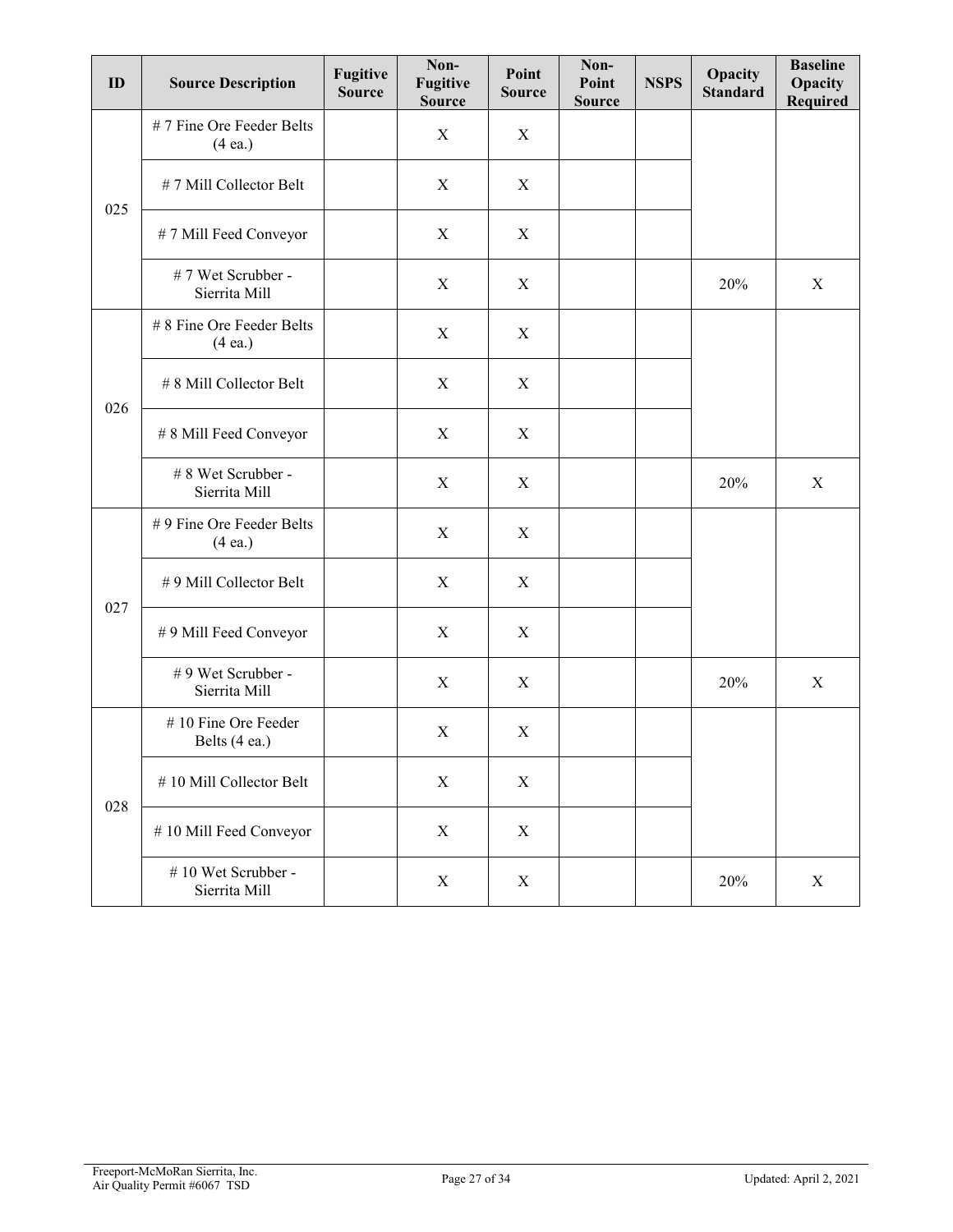| ID  | <b>Source Description</b>            | <b>Fugitive</b><br><b>Source</b> | Non-<br><b>Fugitive</b><br><b>Source</b> | Point<br><b>Source</b> | Non-<br>Point<br><b>Source</b> | <b>NSPS</b> | Opacity<br><b>Standard</b> | <b>Baseline</b><br>Opacity<br><b>Required</b> |
|-----|--------------------------------------|----------------------------------|------------------------------------------|------------------------|--------------------------------|-------------|----------------------------|-----------------------------------------------|
|     | #11 Fine Ore Feeder<br>Belts (4 ea.) |                                  | X                                        | X                      |                                |             |                            |                                               |
| 029 | #11 Mill Collector Belt              |                                  | $\mathbf X$                              | X                      |                                |             |                            |                                               |
|     | #11 Mill Feed Conveyor               |                                  | X                                        | X                      |                                |             |                            |                                               |
|     | #11 Wet Scrubber -<br>Sierrita Mill  |                                  | $\mathbf X$                              | X                      |                                |             | 20%                        | $\mathbf X$                                   |
|     | #12 Fine Ore Feeder<br>Belts (4 ea.) |                                  | $\mathbf X$                              | X                      |                                |             |                            |                                               |
|     | #12 Mill Collector Belt              |                                  | X                                        | X                      |                                |             |                            |                                               |
| 030 | #12 Mill Feed Conveyor               |                                  | X                                        | X                      |                                |             |                            |                                               |
|     | #12 Wet Scrubber -<br>Sierrita Mill  |                                  | $\mathbf X$                              | X                      |                                |             | 20%                        | $\mathbf X$                                   |
|     | #13 Fine Ore Feeder<br>Belts (3 ea.) |                                  | $\mathbf X$                              | X                      |                                |             |                            |                                               |
|     | #13 Mill Collector Belt              |                                  | $\mathbf X$                              | X                      |                                |             |                            |                                               |
| 031 | #13 Mill Feed Conveyor               |                                  | $\mathbf X$                              | X                      |                                |             |                            |                                               |
|     | #13 Wet Scrubber -<br>Sierrita Mill  |                                  | X                                        | X                      |                                |             | 20%                        | X                                             |
|     | #14 Fine Ore Feeder<br>Belts (3 ea.) |                                  | $\mathbf X$                              | X                      |                                |             |                            |                                               |
|     | #14 Mill Collector Belt              |                                  | $\mathbf X$                              | $\mathbf X$            |                                |             |                            |                                               |
| 032 | #14 Mill Feed Conveyor               |                                  | $\mathbf X$                              | X                      |                                |             |                            |                                               |
|     | #14 Wet Scrubber -<br>Sierrita Mill  |                                  | $\mathbf X$                              | $\mathbf X$            |                                |             | 20%                        | $\mathbf X$                                   |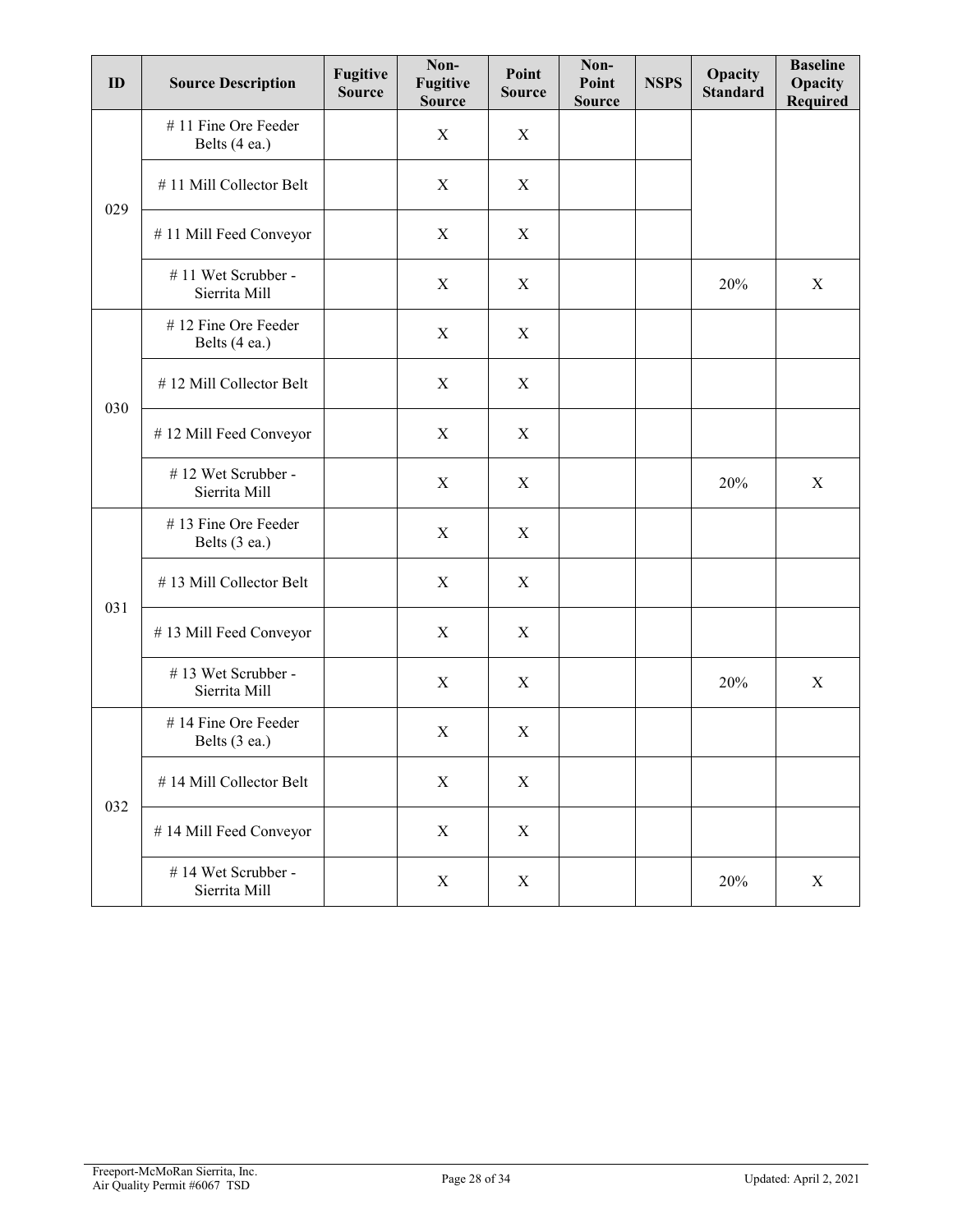| ID                  | <b>Source Description</b>                                          | <b>Fugitive</b><br><b>Source</b> | Non-<br><b>Fugitive</b><br><b>Source</b> | Point<br><b>Source</b> | Non-<br>Point<br><b>Source</b> | <b>NSPS</b> | Opacity<br><b>Standard</b> | <b>Baseline</b><br>Opacity<br><b>Required</b> |
|---------------------|--------------------------------------------------------------------|----------------------------------|------------------------------------------|------------------------|--------------------------------|-------------|----------------------------|-----------------------------------------------|
|                     | #15 Fine Ore Feeder<br>Belts (3 ea.)                               |                                  | $\mathbf X$                              | X                      |                                |             |                            |                                               |
| 033                 | #15 Mill Collector Belt                                            |                                  | $\mathbf X$                              | X                      |                                |             |                            |                                               |
|                     | #15 Mill Feed Conveyor                                             |                                  | $\mathbf X$                              | X                      |                                |             |                            |                                               |
|                     | #15 Wet Scrubber -<br>Sierrita Mill                                |                                  | $\mathbf X$                              | X                      |                                |             | 20%                        | X                                             |
|                     | Lime Unloading &<br><b>Handling Processes</b>                      |                                  | $\mathbf X$                              | X                      |                                |             | 20%                        | $\mathbf X$                                   |
| 063                 | Wet Scrubber                                                       |                                  | X                                        | X                      |                                |             | 20%                        | X                                             |
|                     | Alternate Wet Scrubber                                             |                                  | X                                        | X                      |                                |             | 20%                        | X                                             |
| 073                 | Copper/Moly Concentrate<br><b>Storage Areas</b>                    | $\mathbf X$                      |                                          |                        | X                              |             | 20%                        |                                               |
|                     | <b>Molybdenum Processing</b>                                       |                                  |                                          |                        |                                |             |                            |                                               |
| 041                 | Unleached MoS Dryers -<br>Three (3) Dryers                         |                                  | $\mathbf X$                              | $\mathbf X$            |                                |             |                            |                                               |
|                     | Wet Scrubber -<br>Unleached MoS Dryers                             |                                  | $\mathbf X$                              | X                      |                                |             | 20%                        | $\mathbf X$                                   |
|                     | Leach & Unleach Moly<br>Sulfide Storage,<br>Screening and Handling |                                  | $\mathbf X$                              | $\mathbf X$            |                                |             |                            |                                               |
| 042                 | Moly Sulfide Baghouse                                              |                                  | X                                        | X                      |                                |             | 20%                        | $\boldsymbol{X}$                              |
|                     | Alternate Moly Sulfide<br>Baghouse                                 |                                  | $\mathbf X$                              | $\boldsymbol{X}$       |                                |             | 20%                        | $\mathbf X$                                   |
| 044                 | Moly Sulfide Dump<br>Hopper (includes 3 dump<br>hoppers)           |                                  | X                                        | $\mathbf X$            |                                |             | 20%                        | $\boldsymbol{\mathrm{X}}$                     |
| 044<br>$\mathbf{A}$ | Moly Sulfide Dump<br>Hopper Baghouse on 1<br>Dump Hopper           |                                  | $\mathbf X$                              | X                      |                                |             | 20%                        | $\mathbf X$                                   |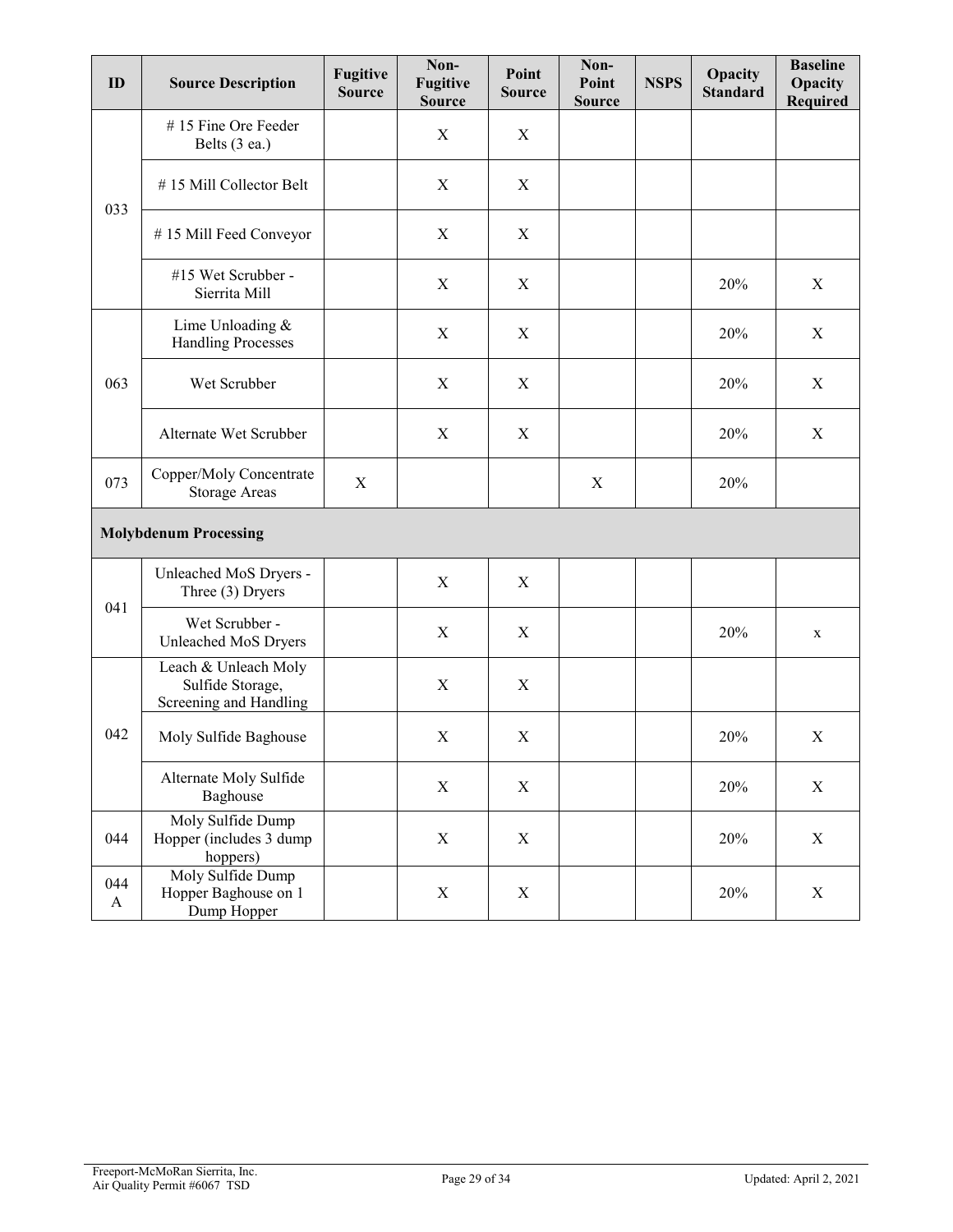| ID          | <b>Source Description</b>                                                                                                                  | <b>Fugitive</b><br><b>Source</b> | Non-<br><b>Fugitive</b><br><b>Source</b> | Point<br><b>Source</b> | Non-<br>Point<br><b>Source</b> | <b>NSPS</b> | Opacity<br><b>Standard</b> | <b>Baseline</b><br>Opacity<br>Required |
|-------------|--------------------------------------------------------------------------------------------------------------------------------------------|----------------------------------|------------------------------------------|------------------------|--------------------------------|-------------|----------------------------|----------------------------------------|
| 045         | Moly Sulfide Screw<br>Conveyor Loadout                                                                                                     |                                  | $\mathbf X$                              | X                      |                                |             | 20%                        | $\mathbf X$                            |
| 117         | Moly Sulfide Screw<br>Conveyor Loadout #2                                                                                                  |                                  | $\mathbf X$                              | $\boldsymbol{X}$       |                                |             | 20%                        | $\mathbf X$                            |
| 048         | Moly Oxide Storage,<br>Screening and Handling                                                                                              |                                  | $\mathbf X$                              | $\boldsymbol{X}$       |                                |             |                            |                                        |
|             | Moly Oxide Baghouse                                                                                                                        |                                  | X                                        | X                      |                                |             | 20%                        | $\mathbf X$                            |
| 053/<br>054 | Leached MoS Dryers -<br>Three (3) Sets of Dryers                                                                                           |                                  | $\mathbf X$                              | $\boldsymbol{X}$       |                                |             |                            |                                        |
| 053         | #1 Wet Scrubber - Moly<br>Leach Dryers                                                                                                     |                                  | $\mathbf X$                              | $\mathbf X$            |                                |             | 20%                        | $\mathbf X$                            |
| 054         | #2 Wet Scrubber - Moly<br>Leach Dryers                                                                                                     |                                  | $\mathbf X$                              | $\boldsymbol{X}$       |                                |             | 20%                        | $\mathbf X$                            |
| 059         | Moly Packaging<br>Processes                                                                                                                |                                  | $\mathbf X$                              | X                      |                                |             | 20%                        |                                        |
|             | Cannery Baghouse                                                                                                                           |                                  | $\mathbf X$                              | X                      |                                |             | 20%                        | X                                      |
| 058         | Two $(2)$ #1 and #2<br>Molybdenum Roasters<br>controlled by 2 cyclones,<br>2 ESP, 2 lime slurry<br>scrubbers, 2 Brinks mist<br>eliminators |                                  | $\mathbf X$                              | X                      |                                |             |                            |                                        |
|             | Main Roaster Stack                                                                                                                         |                                  | $\mathbf X$                              | $\mathbf X$            |                                |             |                            | $\mathbf X$                            |
|             | Molybdenum Leach Plant                                                                                                                     | X                                |                                          |                        | $\mathbf X$                    |             | 20%                        |                                        |
|             | <b>Solar Drying Screw</b><br>Conveyor                                                                                                      |                                  | $\mathbf X$                              | $\boldsymbol{X}$       |                                |             | 20%                        | $\mathbf X$                            |
| 118         | Solar Drying Pad                                                                                                                           | X                                |                                          |                        | X                              |             | 20%                        |                                        |
|             | Fume Scrubber                                                                                                                              |                                  | $\mathbf X$                              | $\mathbf X$            |                                |             | 20%                        | $\mathbf X$                            |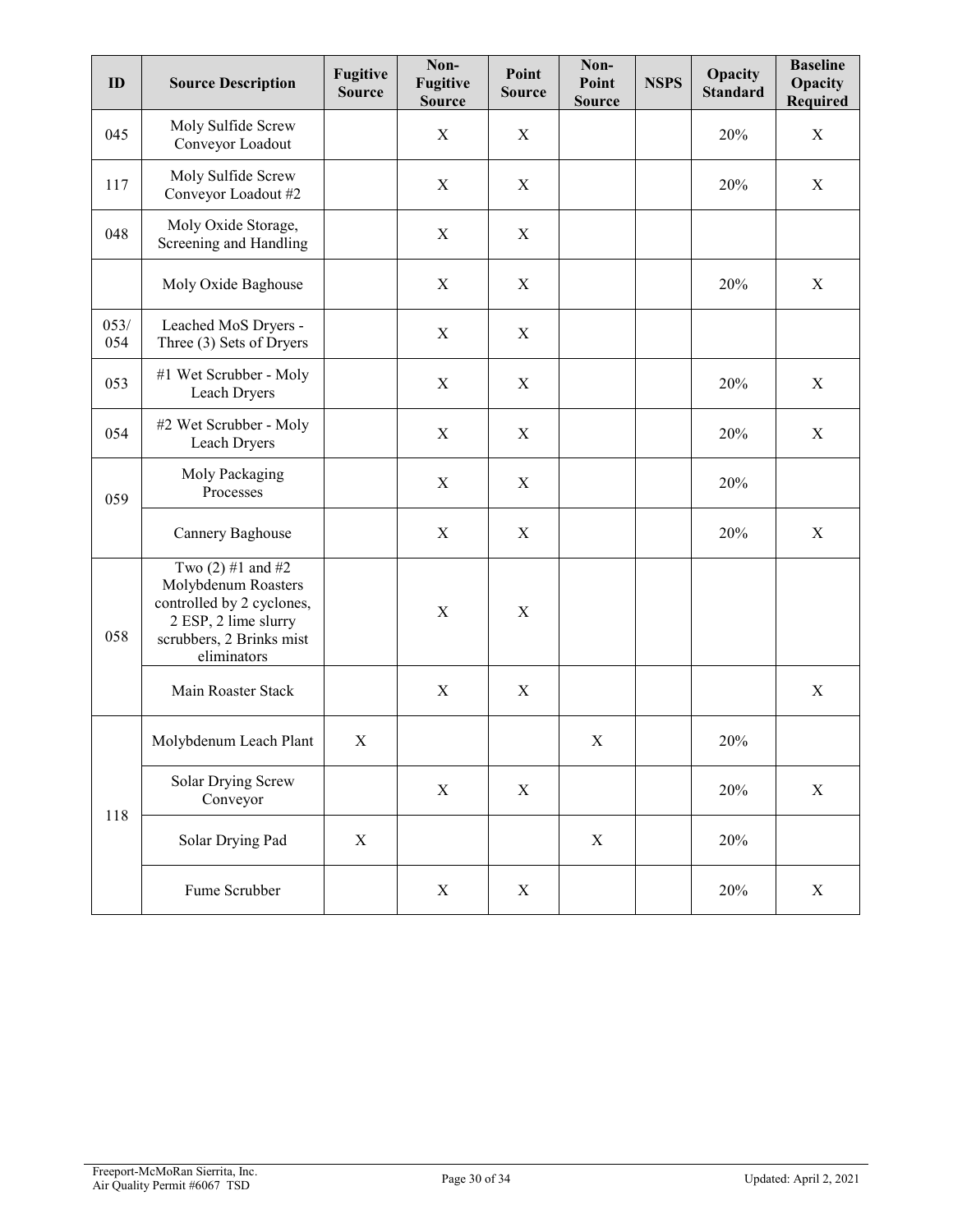| ID  | <b>Source Description</b>                                                                              | <b>Fugitive</b><br><b>Source</b> | Non-<br><b>Fugitive</b><br><b>Source</b> | Point<br><b>Source</b> | Non-<br>Point<br><b>Source</b> | <b>NSPS</b> | Opacity<br><b>Standard</b> | <b>Baseline</b><br>Opacity<br><b>Required</b> |
|-----|--------------------------------------------------------------------------------------------------------|----------------------------------|------------------------------------------|------------------------|--------------------------------|-------------|----------------------------|-----------------------------------------------|
| 119 | Rhenium Recovery<br>Operation                                                                          | X                                |                                          |                        | $\mathbf X$                    |             | 20%                        |                                               |
|     | <b>Natural Gas Heaters and Boilers</b>                                                                 |                                  |                                          |                        |                                |             |                            |                                               |
|     | Boiler - Moly Leach<br>Heating (Primary)                                                               |                                  | X                                        | X                      |                                |             | 15%                        |                                               |
|     | NG Heater-Moly Dryer<br>Oil Heating System 2                                                           |                                  | $\mathbf X$                              | $\mathbf X$            |                                |             | 15%                        |                                               |
|     | NG Heater-Moly Dryer<br>Oil Heating System 1                                                           |                                  | $\mathbf X$                              | X                      |                                |             | 15%                        |                                               |
|     | <b>Rhenium Plant Water</b><br>Heater                                                                   |                                  | X                                        | X                      |                                |             | 15%                        |                                               |
|     | Change Room Boiler                                                                                     |                                  | $\mathbf X$                              | $\mathbf X$            |                                |             | 15%                        | $\mathbf X$                                   |
|     | SX Electrolyte Heater                                                                                  |                                  | $\mathbf X$                              | X                      |                                |             | 15%                        |                                               |
|     | Moly Leach Heating<br>(Standby)                                                                        |                                  | X                                        | X                      |                                |             | 15%                        |                                               |
| 062 | EW Electrolyte Heater                                                                                  |                                  | $\mathbf X$                              | X                      |                                |             | 15%                        |                                               |
|     | Moly Autoclave Boiler                                                                                  |                                  | $\mathbf X$                              | X                      |                                |             | 15%                        |                                               |
|     | EW Cathode Wash Heater                                                                                 |                                  | $\mathbf X$                              | X                      |                                |             | 15%                        |                                               |
|     | Moly Briquette Heater                                                                                  |                                  | $\mathbf X$                              | $\mathbf X$            |                                |             | 15%                        |                                               |
|     | Mine Truck Shop Wash<br>Heater                                                                         |                                  | $\mathbf X$                              | X                      |                                |             | 15%                        |                                               |
|     | Copper Sulfate Boiler                                                                                  |                                  | $\mathbf X$                              | X                      |                                |             | 15%                        |                                               |
|     | Miscellaneous fuel-<br>burning equipment fired<br>at a sustained rate of less<br>than 1 million BTU/hr |                                  | $\mathbf X$                              | $\mathbf X$            |                                |             | 15%                        |                                               |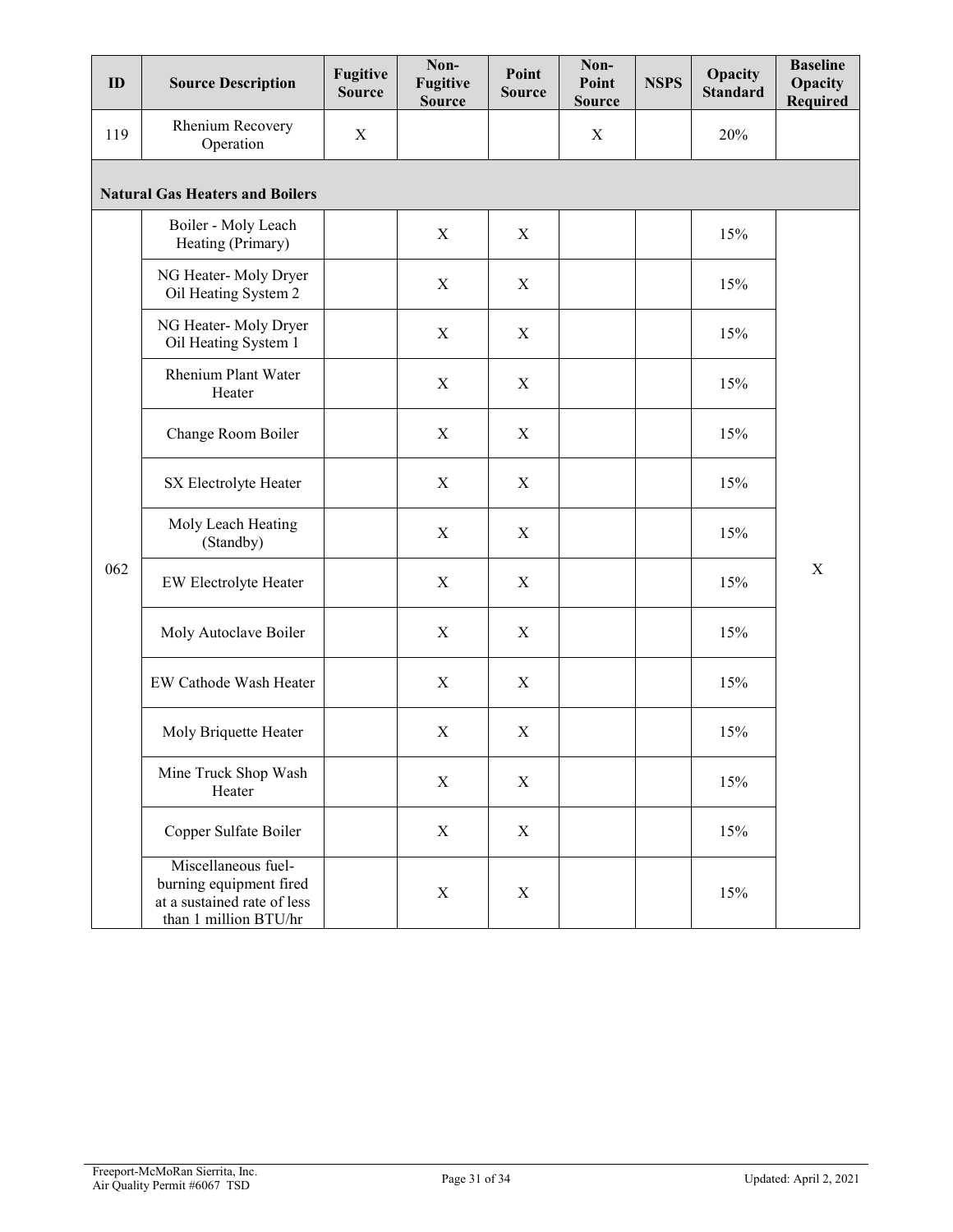| ID  | <b>Source Description</b>                          | <b>Fugitive</b><br><b>Source</b> | Non-<br>Fugitive<br><b>Source</b> | Point<br><b>Source</b> | Non-<br>Point<br><b>Source</b> | <b>NSPS</b> | Opacity<br><b>Standard</b> | <b>Baseline</b><br>Opacity<br><b>Required</b> |
|-----|----------------------------------------------------|----------------------------------|-----------------------------------|------------------------|--------------------------------|-------------|----------------------------|-----------------------------------------------|
|     | <b>Miscellaneous Crushing and Screening Plants</b> |                                  |                                   |                        |                                |             |                            |                                               |
| 93  | Road Rock Crushing &<br><b>Screening Plant</b>     |                                  | X                                 | X                      |                                |             | 20%                        | X                                             |
| 120 | Miscellaneous Screens<br>and Grizzlies             |                                  | $\mathbf X$                       | $\mathbf X$            |                                |             | 20%                        |                                               |
|     | Portable Screen Plant -<br>Hopper                  |                                  | X                                 | X                      |                                |             | 20%                        |                                               |
| 124 | Portable Screen Plant -<br>Screen                  |                                  | $\mathbf X$                       | X                      |                                |             | 20%                        |                                               |
|     | Magnetic Steel Recovery<br>Plant                   |                                  | X                                 | X                      |                                | X           | 7%                         | X                                             |
|     | Coarse Conveyor No. 1                              |                                  | X                                 | X                      |                                | X           | 7%                         | X                                             |
|     | Magnet No. 1                                       |                                  | $\mathbf X$                       | $\mathbf X$            |                                |             |                            | $\mathbf X$                                   |
|     | Metal Ball Scrap<br>Conveyor No. 1                 |                                  | X                                 | X                      |                                | X           | 7%                         | X                                             |
| 125 | Fines Conveyor No. 1                               |                                  | X                                 | X                      |                                | X           | $7\%$                      | X                                             |
|     | Fines Conveyor No. 2                               |                                  | $\mathbf X$                       | $\mathbf X$            |                                | $\mathbf X$ | $7\%$                      | $\mathbf X$                                   |
|     | Magnet No. 2                                       |                                  | $\mathbf X$                       | X                      |                                |             |                            | $\mathbf X$                                   |
|     | Metal Chips Conveyor<br>No. 2                      |                                  | $\mathbf X$                       | X                      |                                | X           | $7\%$                      | $\mathbf X$                                   |
|     | Radial Stacker                                     |                                  | $\mathbf X$                       | $\mathbf X$            |                                |             | 20%                        |                                               |
|     | 125 KW (168 hp) Diesel<br>Generator                |                                  | $\mathbf X$                       | $\mathbf X$            |                                |             | 20%                        | $\mathbf X$                                   |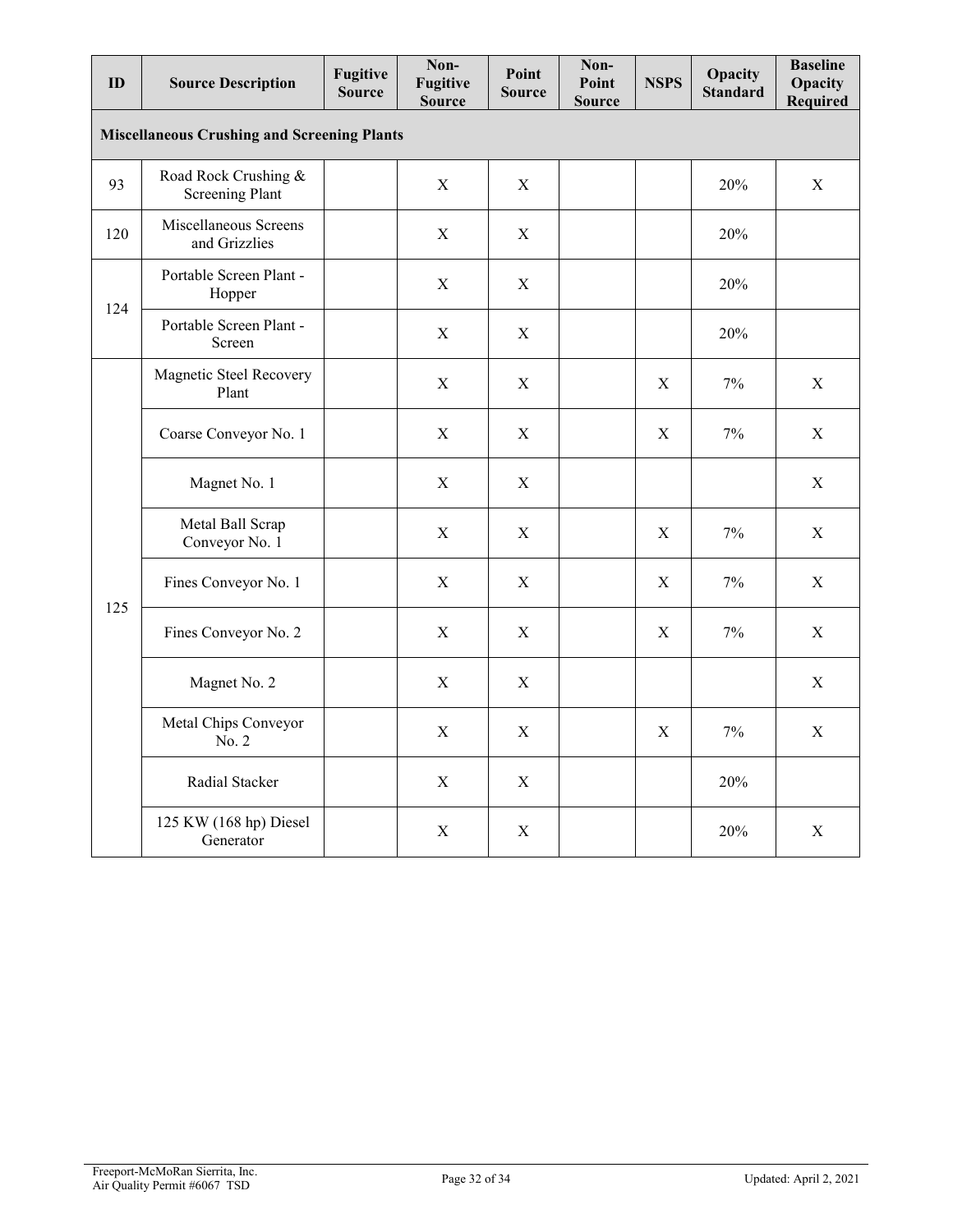| ID                                | <b>Source Description</b>                                               | <b>Fugitive</b><br><b>Source</b> | Non-<br><b>Fugitive</b><br><b>Source</b> | Point<br><b>Source</b>    | Non-<br>Point<br><b>Source</b> | <b>NSPS</b>      | Opacity<br><b>Standard</b> | <b>Baseline</b><br>Opacity<br><b>Required</b>                                                         |  |  |  |
|-----------------------------------|-------------------------------------------------------------------------|----------------------------------|------------------------------------------|---------------------------|--------------------------------|------------------|----------------------------|-------------------------------------------------------------------------------------------------------|--|--|--|
| <b>Decant Solids and Handling</b> |                                                                         |                                  |                                          |                           |                                |                  |                            |                                                                                                       |  |  |  |
| 123                               | Feed Hopper                                                             | X                                |                                          |                           |                                |                  |                            |                                                                                                       |  |  |  |
|                                   | Screw Conveyor                                                          |                                  | X                                        |                           |                                |                  |                            |                                                                                                       |  |  |  |
|                                   | Loader                                                                  | X                                |                                          |                           |                                |                  |                            |                                                                                                       |  |  |  |
| <b>Stationary Engines</b>         |                                                                         |                                  |                                          |                           |                                |                  |                            |                                                                                                       |  |  |  |
| 126                               | Tailing Thickener Diesel<br>Generator                                   |                                  | $\mathbf X$                              | $\boldsymbol{X}$          |                                |                  | 20%                        | Survey<br>only<br>required<br>when in<br>operation.<br>Baseline<br>will be<br>difficult to<br>obtain. |  |  |  |
|                                   | Mill Reservoir Fire Water<br>Pump                                       |                                  | X                                        | $\boldsymbol{\mathrm{X}}$ |                                |                  | 20%                        |                                                                                                       |  |  |  |
|                                   | <b>CEMS</b> Emergency<br>Generator                                      |                                  | X                                        | X                         |                                |                  | 20%                        |                                                                                                       |  |  |  |
|                                   | Hydromet #3 Headwall<br>Generator to be replaced<br>with 1600 hp engine |                                  | $\mathbf X$                              | $\boldsymbol{X}$          |                                | $\boldsymbol{X}$ | 20%                        |                                                                                                       |  |  |  |
| 126                               | Hydromet 07 Pond Pump                                                   |                                  | $\mathbf X$                              | $\mathbf X$               |                                |                  | 20%                        | Survey<br>only<br>required<br>when in<br>operation.<br>Baseline<br>will be<br>difficult to<br>obtain. |  |  |  |
|                                   | <b>Hydromet Twin Buttes</b><br><b>Emergency Fire Water</b><br>Back-Up   |                                  | $\mathbf X$                              | $\boldsymbol{X}$          |                                |                  | 20%                        |                                                                                                       |  |  |  |
|                                   | Radio Hill Generator                                                    |                                  | $\mathbf X$                              | X                         |                                |                  | 20%                        |                                                                                                       |  |  |  |
|                                   | West Robo Shack<br>Generator                                            |                                  | X                                        | $\mathbf X$               |                                |                  | $20\%$                     |                                                                                                       |  |  |  |
|                                   | Truck Shop Generator                                                    |                                  | $\mathbf X$                              | $\mathbf X$               |                                |                  | 20%                        |                                                                                                       |  |  |  |
|                                   | Love Shack Generator                                                    |                                  | $\mathbf X$                              | $\mathbf X$               |                                |                  | 20%                        |                                                                                                       |  |  |  |
|                                   |                                                                         |                                  |                                          |                           |                                |                  |                            |                                                                                                       |  |  |  |